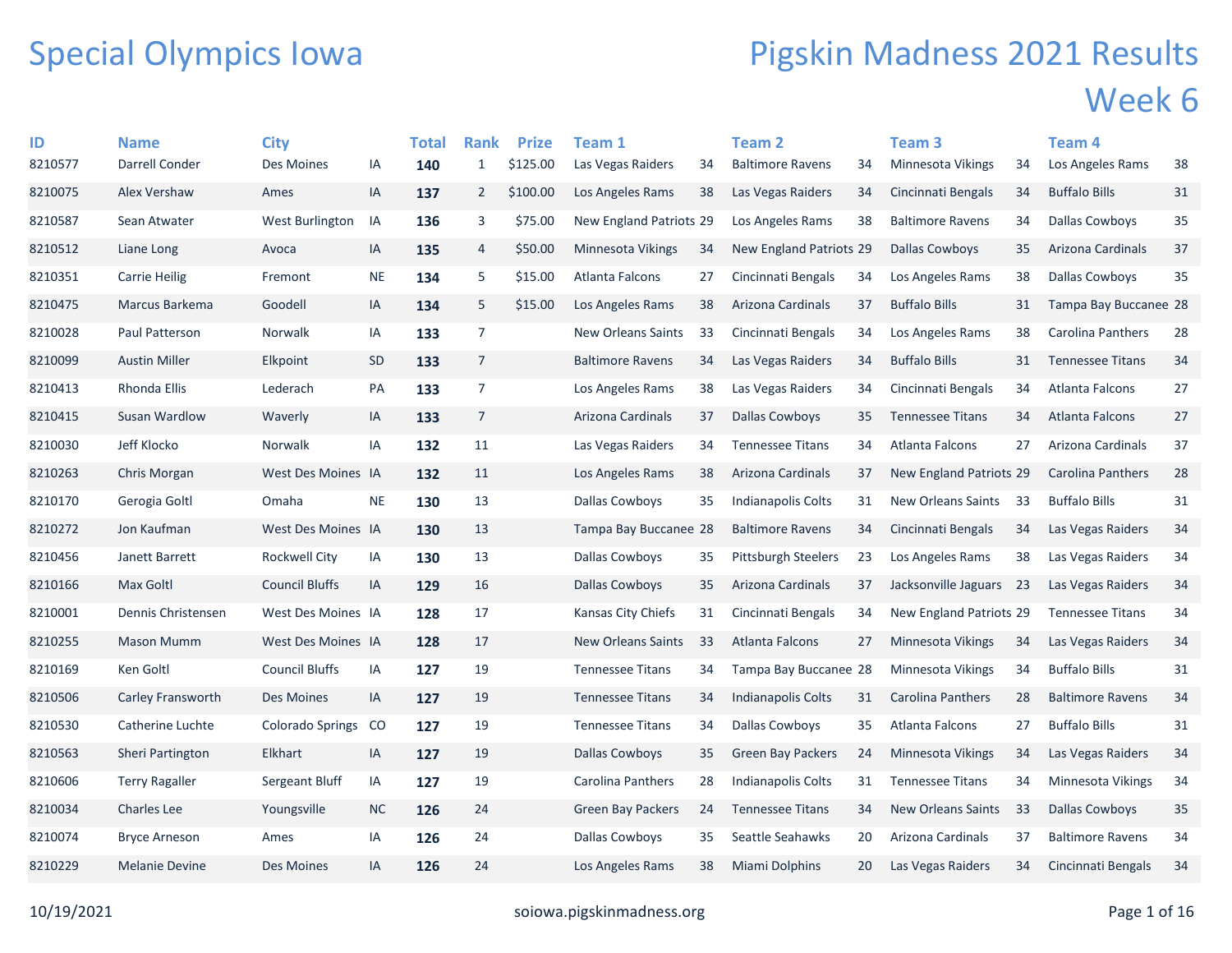| ID<br>8210411 | <b>Name</b><br>Mary F Rogowicki | <b>City</b><br>Tuckahoe | ΝY        | <b>Total</b><br>126 | <b>Rank</b><br>24 | <b>Prize</b> | Team 1<br><b>Buffalo Bills</b> | 31 | <b>Team 2</b><br><b>Tennessee Titans</b> | 34 | Team <sub>3</sub><br><b>Baltimore Ravens</b> | 34 | Team <sub>4</sub><br><b>Atlanta Falcons</b> | 27   |
|---------------|---------------------------------|-------------------------|-----------|---------------------|-------------------|--------------|--------------------------------|----|------------------------------------------|----|----------------------------------------------|----|---------------------------------------------|------|
| 8210004       | <b>Charlie Sovich</b>           | West Des Moines IA      |           | 125                 | 28                |              | Minnesota Vikings              | 34 | <b>Pittsburgh Steelers</b>               | 23 | Las Vegas Raiders                            | 34 | <b>Baltimore Ravens</b>                     | 34   |
| 8210011       | Tom Woods                       | Urbandale               | IA        | 125                 | 28                |              | <b>New England Patriots 29</b> |    | Los Angeles Rams                         | 38 | <b>Buffalo Bills</b>                         | 31 | Atlanta Falcons                             | 27   |
| 8210158       | <b>Greg Simons</b>              | Lo Vista                | <b>NE</b> | 125                 | 28                |              | <b>Denver Broncos</b>          | 24 | Arizona Cardinals                        | 37 | Kansas City Chiefs                           | 31 | <b>New Orleans Saints</b>                   | - 33 |
| 8210163       | Lori Havck                      | Omaha                   | <b>NE</b> | 125                 | 28                |              | Dallas Cowboys                 | 35 | Minnesota Vikings                        | 34 | Cincinnati Bengals                           | 34 | Philadelphia Eagles 22                      |      |
| 8210305       | <b>Ryan Denney</b>              | Lawton                  | IA        | 125                 | 28                |              | <b>Buffalo Bills</b>           | 31 | Arizona Cardinals                        | 37 | Tampa Bay Buccanee 28                        |    | New England Patriots 29                     |      |
| 8210496       | Chris Wahlert                   | Peosta                  | IA        | 125                 | 28                |              | <b>Buffalo Bills</b>           | 31 | Cincinnati Bengals                       | 34 | Los Angeles Rams                             | 38 | Philadelphia Eagles                         | 22   |
| 8210525       | Randall Leventhal               | Waukee                  | IA        | 125                 | 28                |              | Arizona Cardinals              | 37 | <b>Tennessee Titans</b>                  | 34 | Seattle Seahawks                             | 20 | Cincinnati Bengals                          | 34   |
| 8210321       | <b>Brooke Davies</b>            | Sioux City              | IA        | 124                 | 35                |              | Dallas Cowboys                 | 35 | <b>Green Bay Packers</b>                 | 24 | <b>Indianapolis Colts</b>                    | 31 | <b>Minnesota Vikings</b>                    | 34   |
| 8210427       | Timothy Lynch                   | <b>JOHNSTON</b>         | IA        | 124                 | 35                |              | New England Patriots 29        |    | Arizona Cardinals                        | 37 | <b>Buffalo Bills</b>                         | 31 | Atlanta Falcons                             | 27   |
| 8210492       | Rebecca Rader                   | Moville                 | IA        | 124                 | 35                |              | <b>Buffalo Bills</b>           | 31 | <b>Dallas Cowboys</b>                    | 35 | <b>Green Bay Packers</b>                     | 24 | <b>Minnesota Vikings</b>                    | 34   |
| 8210559       | <b>Chris Simmons</b>            | Fort Dodge              | IA        | 124                 | 35                |              | Cincinnati Bengals             | 34 | <b>New Orleans Saints</b>                | 33 | <b>Minnesota Vikings</b>                     | 34 | <b>Pittsburgh Steelers</b>                  | 23   |
| 8210024       | Eva Ames                        | Altoona                 | IA        | 123                 | 39                |              | <b>Indianapolis Colts</b>      | 31 | Atlanta Falcons                          | 27 | Cincinnati Bengals                           | 34 | <b>Buffalo Bills</b>                        | 31   |
| 8210260       | Kaylene Ballesteros             | Indianola               | IA        | 123                 | 39                |              | <b>Baltimore Ravens</b>        | 34 | <b>Dallas Cowboys</b>                    | 35 | Las Vegas Raiders                            | 34 | New York Jets                               | 20   |
| 8210419       | Jenna Biegger                   | Polk City               | IA        | 123                 | 39                |              | <b>Baltimore Ravens</b>        | 34 | <b>Pittsburgh Steelers</b>               | 23 | Los Angeles Rams                             | 38 | Tampa Bay Buccanee 28                       |      |
| 8210112       | Kellen Fitch                    | Sioux City              | IA        | 122                 | 42                |              | Cincinnati Bengals             | 34 | <b>Miami Dolphins</b>                    | 20 | <b>Tennessee Titans</b>                      | 34 | Minnesota Vikings                           | 34   |
| 8210426       | <b>Timothy Lynch</b>            | <b>JOHNSTON</b>         | IA        | 122                 | 42                |              | Minnesota Vikings              | 34 | Kansas City Chiefs                       | 31 | <b>Tennessee Titans</b>                      | 34 | <b>Pittsburgh Steelers</b>                  | 23   |
| 8210449       | James Strekal                   | Lowgap                  | <b>NC</b> | 122                 | 42                |              | Minnesota Vikings              | 34 | <b>Tennessee Titans</b>                  | 34 | Kansas City Chiefs                           | 31 | <b>Pittsburgh Steelers</b>                  | 23   |
| 8210589       | Glenda Cogley                   | Grimes                  | IA        | 122                 | 42                |              | New York Jets                  | 20 | Cincinnati Bengals                       | 34 | Las Vegas Raiders                            | 34 | <b>Baltimore Ravens</b>                     | 34   |
| 8210461       | Gina McDonough                  | Eddyville               | IA        | 121                 | 46                |              | Kansas City Chiefs             | 31 | <b>New Orleans Saints</b>                | 33 | <b>Pittsburgh Steelers</b>                   | 23 | Las Vegas Raiders                           | 34   |
| 8210585       | Jason Gold                      | Dallas City             | IL.       | 121                 | 46                |              | Carolina Panthers              | 28 | New Orleans Saints                       | 33 | New England Patriots 29                      |    | <b>Buffalo Bills</b>                        | 31   |
| 8210025       | <b>Randy Spurr</b>              | Norwalk                 | IA        | 120                 | 48                |              | <b>Pittsburgh Steelers</b>     | 23 | New England Patriots 29                  |    | <b>Dallas Cowboys</b>                        | 35 | <b>New Orleans Saints</b>                   | 33   |
| 8210047       | Jan Spurr                       | Creston                 | IA        | 120                 | 48                |              | Minnesota Vikings              | 34 | New England Patriots 29                  |    | <b>Pittsburgh Steelers</b>                   | 23 | Cincinnati Bengals                          | 34   |
| 8210159       | <b>Greg Simons</b>              | Lo Vista                | <b>NE</b> | 120                 | 48                |              | Los Angeles Rams               | 38 | <b>Green Bay Packers</b>                 | 24 | Kansas City Chiefs                           | 31 | Atlanta Falcons                             | 27   |
| 8210220       | Wendy Hite                      | <b>Council Bluffs</b>   | IA        | 120                 | 48                |              | Los Angeles Rams               | 38 | Las Vegas Raiders                        | 34 | New York Jets                                | 20 | Carolina Panthers                           | 28   |
| 8210469       | <b>Phillip Strekal</b>          | Albany                  | OH        | 120                 | 48                |              | Las Vegas Raiders              | 34 | Pittsburgh Steelers                      | 23 | <b>Tennessee Titans</b>                      | 34 | New England Patriots 29                     |      |
| 8210526       | Roy Fonza                       | Horseshoe Bend          | AR        | 120                 | 48                |              | Jacksonville Jaguars           | 23 | New England Patriots 29                  |    | Arizona Cardinals                            | 37 | Kansas City Chiefs                          | 31   |
| 8210565       | <b>Holly Pickett</b>            | Ankeny                  | IA        | 120                 | 48                |              | Atlanta Falcons                | 27 | Philadelphia Eagles                      | 22 | Los Angeles Rams                             | 38 | New Orleans Saints                          | 33   |
| 8210218       | Chris Hite                      | <b>Council Bluffs</b>   | IA        | 119                 | 55                |              | <b>Buffalo Bills</b>           | 31 | New Orleans Saints                       | 33 | Miami Dolphins                               | 20 | <b>Dallas Cowboys</b>                       | 35   |
| 8210254       | Nate Ladwig                     | West Des Moines IA      |           | 119                 | 55                |              | New Orleans Saints             | 33 | Carolina Panthers                        | 28 | New York Jets                                | 20 | Los Angeles Rams                            | 38   |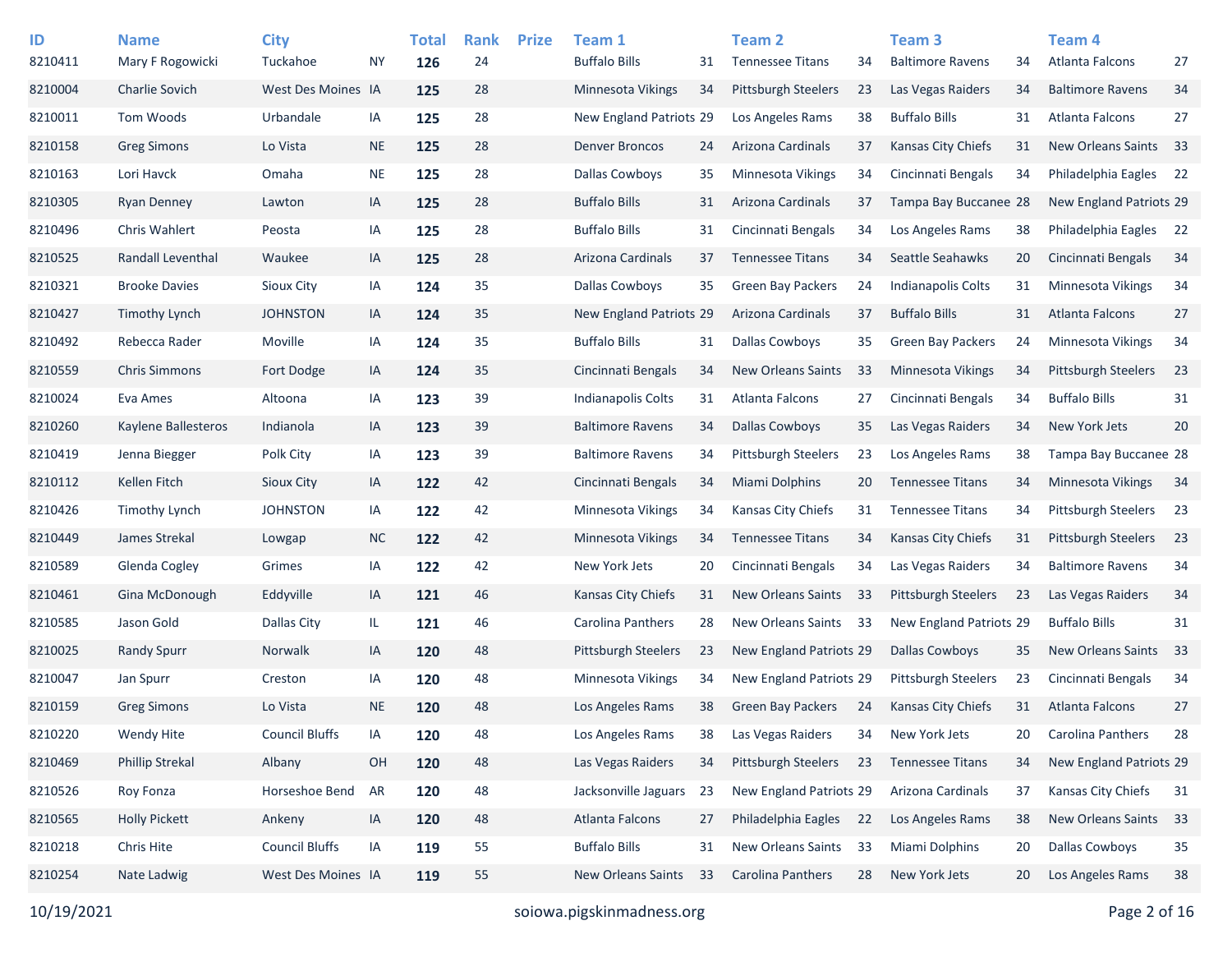| ID<br>8210301 | <b>Name</b><br>Jay Hoogendyk | <b>City</b><br>Sioux City | IA        | <b>Total</b><br>119 | <b>Rank</b><br>55 | <b>Prize</b> | Team 1<br>Indianapolis Colts | 31  | <b>Team 2</b><br><b>Buffalo Bills</b> | 31 | Team <sub>3</sub><br><b>New Orleans Saints</b> | 33 | <b>Team 4</b><br><b>Green Bay Packers</b> | -24 |
|---------------|------------------------------|---------------------------|-----------|---------------------|-------------------|--------------|------------------------------|-----|---------------------------------------|----|------------------------------------------------|----|-------------------------------------------|-----|
| 8210360       | Kathleen Rasmussen           | Sioux City                | IA        | 119                 | 55                |              | <b>Miami Dolphins</b>        | 20  | <b>Kansas City Chiefs</b>             | 31 | <b>Baltimore Ravens</b>                        | 34 | Cincinnati Bengals                        | 34  |
| 8210432       | John Santone                 | Painesville               | OH        | 119                 | 55                |              | <b>Green Bay Packers</b>     | 24  | <b>Tennessee Titans</b>               | 34 | Atlanta Falcons                                | 27 | <b>Minnesota Vikings</b>                  | 34  |
|               |                              |                           |           |                     |                   |              |                              |     |                                       |    |                                                |    |                                           |     |
| 8210515       | <b>Freddie Deeds</b>         | Williamsburg              | IA        | 119                 | 55                |              | Carolina Panthers            | 28  | <b>New Orleans Saints</b>             | 33 | Minnesota Vikings                              | 34 | <b>Green Bay Packers</b>                  | 24  |
| 8210564       | <b>Holly Pickett</b>         | Ankeny                    | IA        | 119                 | 55                |              | Philadelphia Eagles          | 22  | Arizona Cardinals                     | 37 | New England Patriots 29                        |    | <b>Buffalo Bills</b>                      | 31  |
| 8210031       | Jeff Klocko                  | <b>Norwalk</b>            | IA        | 118                 | 62                |              | Jacksonville Jaguars         | -23 | <b>Baltimore Ravens</b>               | 34 | <b>Minnesota Vikings</b>                       | 34 | Atlanta Falcons                           | 27  |
| 8210214       | Dana Schott                  | <b>Council Bluffs</b>     | IA        | 118                 | 62                |              | New Orleans Saints           | 33  | Kansas City Chiefs                    | 31 | <b>Pittsburgh Steelers</b>                     | 23 | <b>Buffalo Bills</b>                      | 31  |
| 8210455       | Jody Erion                   | Farley                    | IA        | 118                 | 62                |              | Philadelphia Eagles          | 22  | <b>Carolina Panthers</b>              | 28 | Cincinnati Bengals                             | 34 | <b>Baltimore Ravens</b>                   | 34  |
| 8210519       | Heidi Komes                  | <b>Union Center</b>       | IA        | 118                 | 62                |              | <b>Baltimore Ravens</b>      | 34  | <b>New Orleans Saints</b>             | 33 | Los Angeles Rams                               | 38 | <b>Washington Team</b>                    | 13  |
| 8210594       | <b>Richard Fitch</b>         | Ames                      | IA        | 118                 | 62                |              | Philadelphia Eagles          | 22  | <b>Green Bay Packers</b>              | 24 | Los Angeles Rams                               | 38 | <b>Minnesota Vikings</b>                  | 34  |
| 8210039       | <b>Fletcher Spurr</b>        | <b>Norwalk</b>            | IA        | 117                 | 67                |              | Minnesota Vikings            | 34  | Tampa Bay Buccanee 28                 |    | Indianapolis Colts                             | 31 | <b>Green Bay Packers</b>                  | 24  |
| 8210217       | John Focht                   | Omaha                     | <b>NE</b> | 117                 | 67                |              | <b>Green Bay Packers</b>     | 24  | New Orleans Saints                    | 33 | New England Patriots 29                        |    | <b>Buffalo Bills</b>                      | 31  |
| 8210302       | Marc Hein                    | <b>Sioux City</b>         | IA        | 117                 | 67                |              | <b>Tennessee Titans</b>      | 34  | Jacksonville Jaguars                  | 23 | New Orleans Saints                             | 33 | <b>Atlanta Falcons</b>                    | 27  |
| 8210403       | <b>Bruce Hokel</b>           | Sioux City                | IA        | 117                 | 67                |              | Philadelphia Eagles          | 22  | <b>Denver Broncos</b>                 | 24 | <b>Tennessee Titans</b>                        | 34 | Arizona Cardinals                         | 37  |
| 8210420       | Royal McClannahan            | Modale                    | IA        | 117                 | 67                |              | Carolina Panthers            | 28  | Kansas City Chiefs                    | 31 | Atlanta Falcons                                | 27 | <b>Buffalo Bills</b>                      | 31  |
| 8210436       | Suzanne Dittmer              | Des Moines                | IA        | 117                 | 67                |              | Los Angeles Rams             | 38  | Carolina Panthers                     | 28 | Kansas City Chiefs                             | 31 | New York Jets                             | 20  |
| 8210504       | Kevin Budde                  | Long Grove                | IA        | 117                 | 67                |              | <b>Denver Broncos</b>        | 24  | Cincinnati Bengals                    | 34 | <b>Buffalo Bills</b>                           | 31 | Tampa Bay Buccanee 28                     |     |
| 8210008       | Mike Wheatcraft              | <b>Windsor Heights</b>    | IA        | 116                 | 74                |              | Green Bay Packers            | 24  | <b>Indianapolis Colts</b>             | 31 | Tampa Bay Buccanee 28                          |    | New Orleans Saints 33                     |     |
| 8210027       | John Lowe                    | Pleasant Hill             | IA        | 116                 | 74                |              | Indianapolis Colts           | 31  | <b>Denver Broncos</b>                 | 24 | New Orleans Saints                             | 33 | Tampa Bay Buccanee 28                     |     |
| 8210198       | Brian Brockman               | Carson                    | IA        | 116                 | 74                |              | Chicago Bears                | 14  | <b>Buffalo Bills</b>                  | 31 | Los Angeles Rams                               | 38 | New Orleans Saints                        | 33  |
| 8210199       | Jean Hern                    | <b>Council Bluffs</b>     | IA        | 116                 | 74                |              | <b>Cleveland Browns</b>      | 14  | <b>Baltimore Ravens</b>               | 34 | Las Vegas Raiders                              | 34 | <b>Tennessee Titans</b>                   | 34  |
| 8210224       | James Grimes                 | Altoona                   | IA        | 116                 | 74                |              | <b>Indianapolis Colts</b>    | 31  | Jacksonville Jaguars                  | 23 | <b>Carolina Panthers</b>                       | 28 | <b>Baltimore Ravens</b>                   | 34  |
| 8210275       | <b>Blake Leonard</b>         | Stuart                    | IA        | 116                 | 74                |              | Arizona Cardinals            | 37  | Kansas City Chiefs                    | 31 | Cincinnati Bengals                             | 34 | Chicago Bears                             | 14  |
| 8210428       | <b>Timothy Lynch</b>         | <b>JOHNSTON</b>           | IA        | 116                 | 74                |              | Indianapolis Colts           | 31  | New York Jets                         | 20 | <b>Buffalo Bills</b>                           | 31 | Las Vegas Raiders                         | 34  |
| 8210500       | Jill Popham                  | Denison                   | IA        | 116                 | 74                |              | Indianapolis Colts           | 31  | Atlanta Falcons                       | 27 | <b>Denver Broncos</b>                          | 24 | Minnesota Vikings                         | 34  |
| 8210514       | <b>Freddie Deeds</b>         | Williamsburg              | IA        | 116                 | $74$              |              | <b>Buffalo Bills</b>         | 31  | <b>Tennessee Titans</b>               | 34 | Carolina Panthers                              | 28 | Pittsburgh Steelers                       | 23  |
| 8210016       | John Eldred                  | West Des Moines IA        |           | 115                 | 83                |              | <b>Baltimore Ravens</b>      | 34  | <b>Pittsburgh Steelers</b>            | 23 | Atlanta Falcons                                | 27 | <b>Indianapolis Colts</b>                 | 31  |
| 8210137       | Roger Brown                  | Des Moines                | IA        | 115                 | 83                |              | New England Patriots 29      |     | Atlanta Falcons                       | 27 | Indianapolis Colts                             | 31 | Carolina Panthers                         | 28  |
| 8210225       | James Grimes                 | Altoona                   | IA        | 115                 | 83                |              | Minnesota Vikings            | 34  | New Orleans Saints                    | 33 | Miami Dolphins                                 | 20 | Tampa Bay Buccanee 28                     |     |
| 8210409       | <b>Michael Gittings</b>      | Lomax                     | IL.       | 115                 | 83                |              | <b>Baltimore Ravens</b>      | 34  | New York Giants                       | 11 | Arizona Cardinals                              | 37 | New Orleans Saints 33                     |     |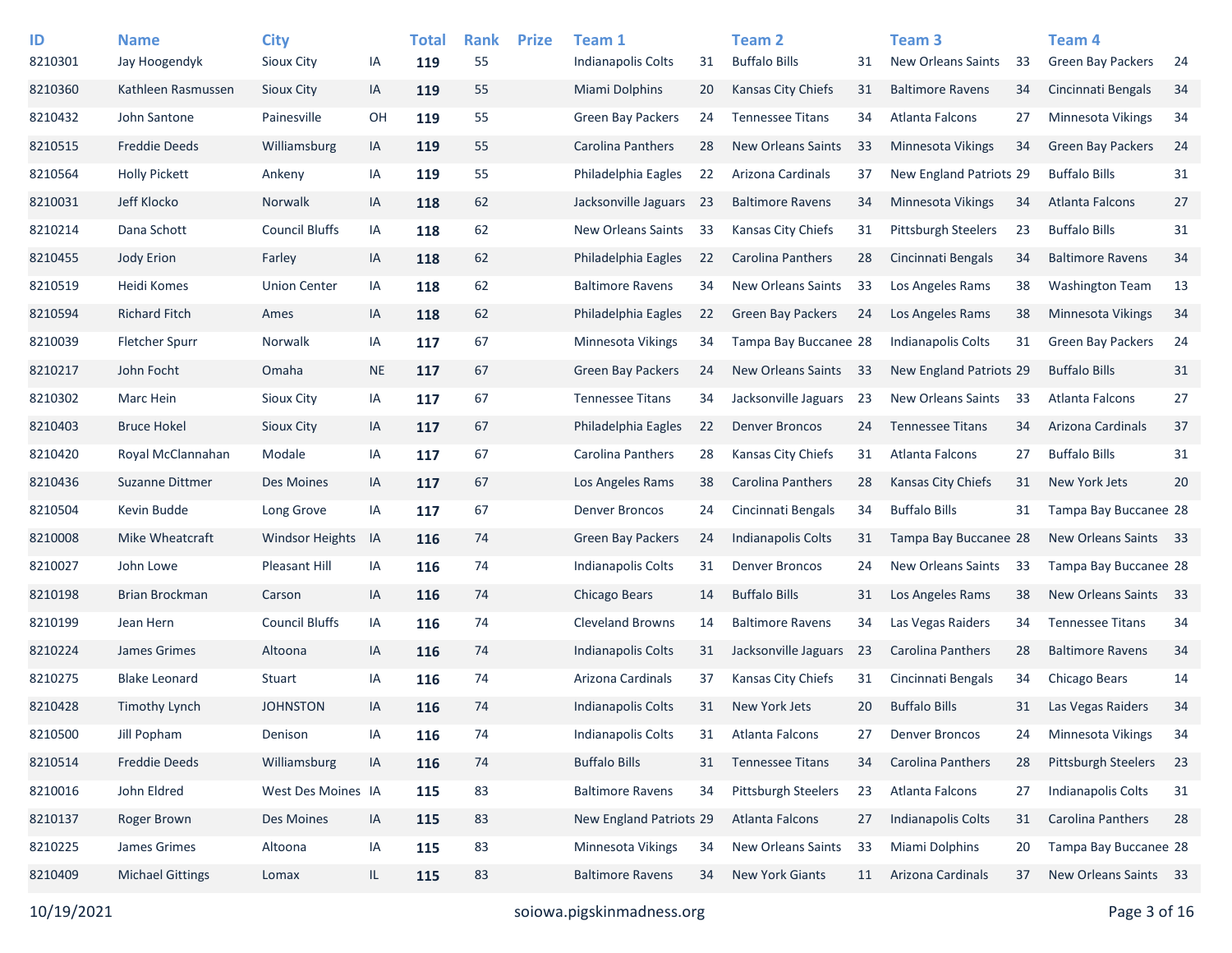| ID      | <b>Name</b>               | <b>City</b>           |           | <b>Total</b> | <b>Rank</b> | <b>Prize</b> | Team 1                   |    | <b>Team 2</b>              |      | Team <sub>3</sub>          |    | <b>Team 4</b>              |    |
|---------|---------------------------|-----------------------|-----------|--------------|-------------|--------------|--------------------------|----|----------------------------|------|----------------------------|----|----------------------------|----|
| 8210447 | <b>Timothy Lightner</b>   | <b>Bettendorf</b>     | IA        | 115          | 83          |              | Atlanta Falcons          | 27 | <b>Buffalo Bills</b>       | 31   | <b>Tennessee Titans</b>    | 34 | Pittsburgh Steelers        | 23 |
| 8210478 | Marcus Barkema            | Goodell               | IA        | 115          | 83          |              | Minnesota Vikings        | 34 | Seattle Seahawks           | 20   | <b>Baltimore Ravens</b>    | 34 | <b>Atlanta Falcons</b>     | 27 |
| 8210148 | Melinda Goltl             | <b>Council Bluffs</b> | IA        | 114          | 89          |              | Minnesota Vikings        | 34 | Detroit Lions              | 11   | Los Angeles Rams           | 38 | <b>Indianapolis Colts</b>  | 31 |
| 8210152 | <b>Bob Ostronic</b>       | Omaha                 | <b>NE</b> | 114          | 89          |              | Arizona Cardinals        | 37 | Cincinnati Bengals         | 34   | <b>Pittsburgh Steelers</b> | 23 | Seattle Seahawks           | 20 |
| 8210417 | Linda Peterson            | Ames                  | IA        | 114          | 89          |              | Dallas Cowboys           | 35 | Tampa Bay Buccanee 28      |      | New England Patriots 29    |    | Philadelphia Eagles        | 22 |
| 8210441 | <b>Curtis Hollebrands</b> | Clive                 | IA        | 114          | 89          |              | <b>Tennessee Titans</b>  | 34 | <b>Carolina Panthers</b>   | 28   | <b>Green Bay Packers</b>   | 24 | Tampa Bay Buccanee 28      |    |
| 8210465 | Kirtsin Koestler          | Norwalk               | IA        | 114          | 89          |              | <b>Green Bay Packers</b> | 24 | <b>New Orleans Saints</b>  | 33   | Seattle Seahawks           | 20 | Arizona Cardinals          | 37 |
| 8210498 | Timothy Lightner          | <b>Bettendorf</b>     | IA        | 114          | 89          |              | Cincinnati Bengals       | 34 | New England Patriots 29    |      | <b>Pittsburgh Steelers</b> | 23 | Carolina Panthers          | 28 |
| 8210554 | Lora Coffman              | Des Moines            | IA        | 114          | 89          |              | Arizona Cardinals        | 37 | <b>Dallas Cowboys</b>      | 35   | New York Jets              | 20 | Philadelphia Eagles        | 22 |
| 8210138 | Dave Pellegrino           | Pleasant Hill         | IA        | 113          | 96          |              | New Orleans Saints       | 33 | Los Angeles Rams           | 38   | <b>Miami Dolphins</b>      | 20 | Philadelphia Eagles        | 22 |
| 8210154 | Kate Graslewicz           | Omaha                 | <b>NE</b> | 113          | 96          |              | Atlanta Falcons          | 27 | Green Bay Packers          | 24   | Carolina Panthers          | 28 | Cincinnati Bengals         | 34 |
| 8210485 | <b>Terry Main</b>         | urbandale             | IA        | 113          | 96          |              | Seattle Seahawks         | 20 | <b>Buffalo Bills</b>       | 31   | <b>Denver Broncos</b>      | 24 | Los Angeles Rams           | 38 |
| 8210576 | Colleen Boyle             | Chestnut Hill         | MA        | 113          | 96          |              | Las Vegas Raiders        | 34 | <b>Minnesota Vikings</b>   | 34   | Jacksonville Jaguars       | 23 | Philadelphia Eagles        | 22 |
| 8210608 | Jen Sheehan               | Clarion               | IA        | 113          | 96          |              | New Orleans Saints       | 33 | Philadelphia Eagles        | 22   | Atlanta Falcons            | 27 | <b>Buffalo Bills</b>       | 31 |
| 8210012 | Tom Temple                | urbandale             | IA        | 112          | 101         |              | <b>Washington Team</b>   | 13 | Indianapolis Colts         | 31   | Arizona Cardinals          | 37 | <b>Buffalo Bills</b>       | 31 |
| 8210036 | <b>Charles Lee</b>        | Youngsville           | <b>NC</b> | 112          | 101         |              | Indianapolis Colts       | 31 | <b>Pittsburgh Steelers</b> | 23   | <b>Green Bay Packers</b>   | 24 | <b>Tennessee Titans</b>    | 34 |
| 8210106 | Kelli Harris              | <b>Sgt Bluffs</b>     | IA        | 112          | 101         |              | <b>Green Bay Packers</b> | 24 | Kansas City Chiefs         | 31   | Jacksonville Jaguars       | 23 | <b>Tennessee Titans</b>    | 34 |
| 8210308 | James Cunningham          | Sioux City            | IA        | 112          | 101         |              | Los Angeles Rams         | 38 | New York Jets              | 20   | <b>Pittsburgh Steelers</b> | 23 | <b>Buffalo Bills</b>       | 31 |
| 8210316 | Sean Mendlik              | Sioux City            | IA        | 112          | 101         |              | New York Jets            | 20 | <b>Miami Dolphins</b>      | 20   | <b>Tennessee Titans</b>    | 34 | Los Angeles Rams           | 38 |
| 8210354 | <b>Bob Hall</b>           | Shell Lake            | WI        | 112          | 101         |              | Atlanta Falcons          | 27 | Miami Dolphins             | 20   | Kansas City Chiefs         | 31 | Las Vegas Raiders          | 34 |
| 8210448 | <b>Bruce Barnett</b>      | Waterloo              | IA        | 112          | 101         |              | <b>New York Giants</b>   | 11 | Los Angeles Rams           | 38   | New England Patriots 29    |    | <b>Baltimore Ravens</b>    | 34 |
| 8210503 | Jessica Goerge            | Dubuque               | IA        | 112          | 101         |              | Las Vegas Raiders        | 34 | <b>New Orleans Saints</b>  | 33   | Philadelphia Eagles        | 22 | <b>Pittsburgh Steelers</b> | 23 |
| 8210521 | Loren Goettsch            | Sioux City            | IA        | 112          | 101         |              | Minnesota Vikings        | 34 | <b>Washington Team</b>     | 13   | Arizona Cardinals          | 37 | Carolina Panthers          | 28 |
| 8210586 | Sean Atwater              | West Burlington       | IA        | 112          | 101         |              | <b>Minnesota Vikings</b> | 34 | San Francisco 49ers        | - 10 | <b>Baltimore Ravens</b>    | 34 | Cincinnati Bengals         | 34 |
| 8210007 | <b>Floyd Constant</b>     | West Des Moines IA    |           | 111          | 111         |              | <b>Dallas Cowboys</b>    | 35 | Tampa Bay Buccanee 28      |      | Chicago Bears              | 14 | Cincinnati Bengals         | 34 |
| 8210013 | Michael Moore             | West Des Moines IA    |           | 111          | 111         |              | Philadelphia Eagles      | 22 | <b>Indianapolis Colts</b>  | 31   | <b>Dallas Cowboys</b>      | 35 | Pittsburgh Steelers        | 23 |
| 8210118 | Jeana Davis               | Sioux City            | $\sf NE$  | 111          | 111         |              | Miami Dolphins           | 20 | Jacksonville Jaguars 23    |      | Kansas City Chiefs         | 31 | Arizona Cardinals          | 37 |
| 8210206 | Tom Weddem                | Glendwood             | IA        | 111          | 111         |              | New Orleans Saints       | 33 | Green Bay Packers          | 24   | Jacksonville Jaguars       | 23 | Kansas City Chiefs         | 31 |
| 8210313 | Amy Carlson               | Sgt. Bluffs           | IA        | 111          | 111         |              | San Francisco 49ers      | 10 | Las Vegas Raiders          | 34   | Los Angeles Rams           | 38 | New England Patriots 29    |    |
| 8210440 | <b>Thomas Berger</b>      | Epworth               | IA        | 111          | 111         |              | Denver Broncos           | 24 | Jacksonville Jaguars 23    |      | Indianapolis Colts         | 31 | New Orleans Saints 33      |    |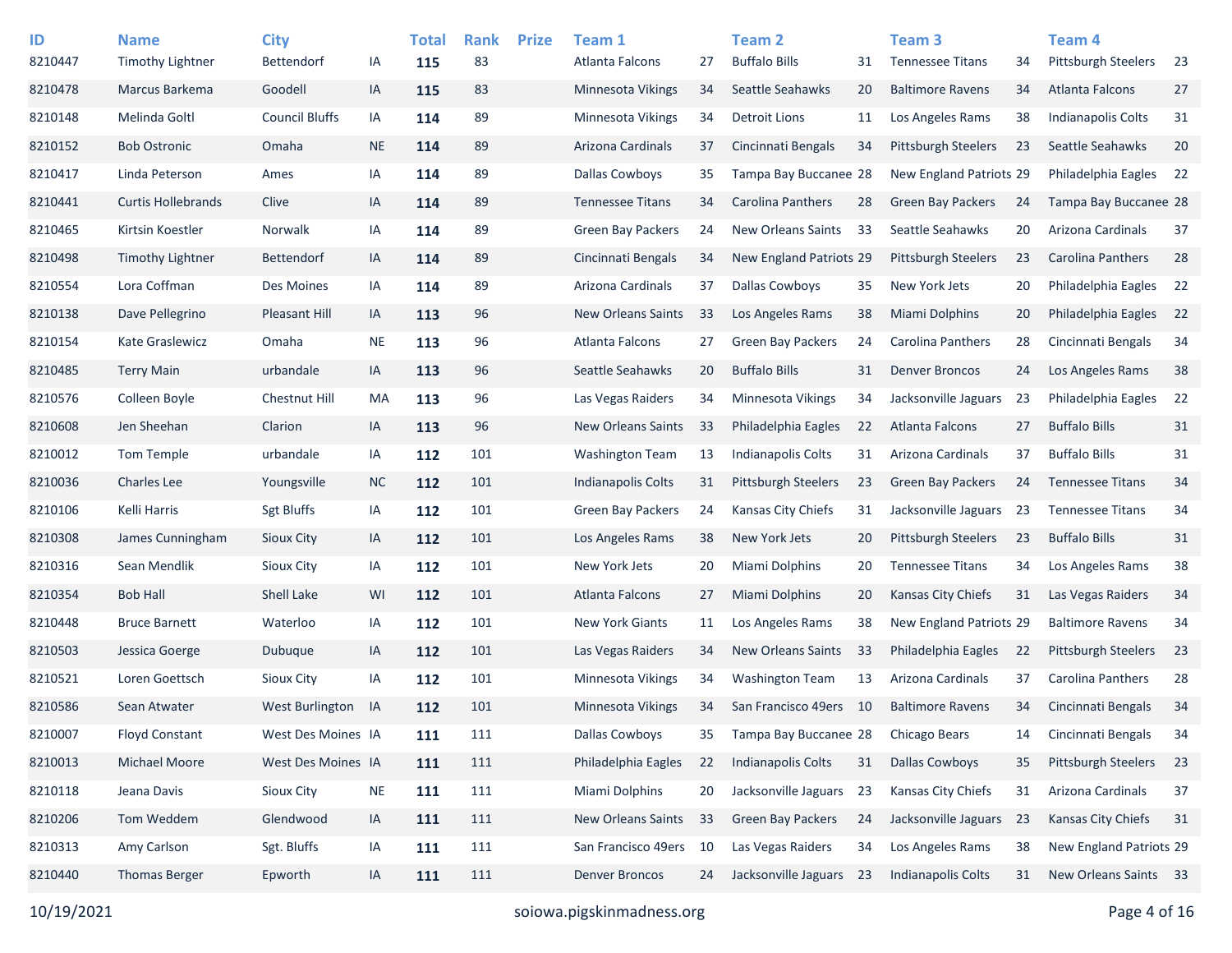| ID      | <b>Name</b>            | City               |           | <b>Total</b> | <b>Rank</b> | <b>Prize</b> | Team 1                    |     | <b>Team 2</b>             |    | Team <sub>3</sub>          |    | <b>Team 4</b>            |     |
|---------|------------------------|--------------------|-----------|--------------|-------------|--------------|---------------------------|-----|---------------------------|----|----------------------------|----|--------------------------|-----|
| 8210470 | <b>Phillip Strekal</b> | Albany             | OН        | 111          | 111         |              | New York Jets             | 20  | New England Patriots 29   |    | Minnesota Vikings          | 34 | <b>Carolina Panthers</b> | 28  |
| 8210546 | Joseph Owens           | Altoona            | IA        | 111          | 111         |              | <b>Tennessee Titans</b>   | 34  | Miami Dolphins            | 20 | <b>Carolina Panthers</b>   | 28 | New England Patriots 29  |     |
| 8210078 | Melissa Cruise         | Ames               | IA        | 110          | 119         |              | Dallas Cowboys            | 35  | <b>Carolina Panthers</b>  | 28 | <b>Washington Team</b>     | 13 | <b>Minnesota Vikings</b> | -34 |
| 8210115 | Dennis Ard             | Sioux City         | IA        | 110          | 119         |              | Arizona Cardinals         | 37  | <b>New Orleans Saints</b> | 33 | Cincinnati Bengals         | 34 | Los Angeles Chargers 6   |     |
| 8210120 | Pat Hinrichsen         | <b>Sioux City</b>  | IA        | 110          | 119         |              | New York Giants           | 11  | Las Vegas Raiders         | 34 | <b>Buffalo Bills</b>       | 31 | <b>Baltimore Ravens</b>  | 34  |
| 8210150 | Dennis Dudzik          | Omaha              | <b>NE</b> | 110          | 119         |              | <b>Green Bay Packers</b>  | 24  | <b>Carolina Panthers</b>  | 28 | Cincinnati Bengals         | 34 | <b>Denver Broncos</b>    | 24  |
| 8210180 | <b>Steve Goltl</b>     | Omaha              | <b>NE</b> | 110          | 119         |              | Dallas Cowboys            | 35  | Tampa Bay Buccanee 28     |    | <b>Green Bay Packers</b>   | 24 | Jacksonville Jaguars 23  |     |
| 8210216 | <b>Chad Meyers</b>     | Pacific Jet        | IA        | 110          | 119         |              | Indianapolis Colts        | 31  | Chicago Bears             | 14 | Las Vegas Raiders          | 34 | <b>Buffalo Bills</b>     | 31  |
| 8210238 | <b>Cory Williams</b>   | Pleasant Hill      | IA        | 110          | 119         |              | Cincinnati Bengals        | 34  | Tampa Bay Buccanee 28     |    | Seattle Seahawks           | 20 | Carolina Panthers        | 28  |
| 8210253 | Craig Weatherall       | West Des Moines IA |           | 110          | 119         |              | Tampa Bay Buccanee 28     |     | Carolina Panthers         | 28 | <b>Baltimore Ravens</b>    | 34 | Seattle Seahawks         | 20  |
| 8210312 | Alicia Sanders Jr      | Lawton             | IA        | 110          | 119         |              | Washington Team           | 13  | New England Patriots 29   |    | Las Vegas Raiders          | 34 | <b>Minnesota Vikings</b> | 34  |
| 8210462 | John Oler              | <b>ANKENY</b>      | IA        | 110          | 119         |              | <b>Baltimore Ravens</b>   | 34  | Tampa Bay Buccanee 28     |    | <b>Cleveland Browns</b>    | 14 | Cincinnati Bengals       | 34  |
| 8210507 | David Canty            | Sperry             | IA        | 110          | 119         |              | <b>Minnesota Vikings</b>  | 34  | Philadelphia Eagles       | 22 | Cincinnati Bengals         | 34 | New York Jets            | 20  |
| 8210537 | Kelly Johnson          | <b>WALCOTT</b>     | IA        | 110          | 119         |              | <b>Miami Dolphins</b>     | 20  | Jacksonville Jaguars 23   |    | <b>New Orleans Saints</b>  | 33 | <b>Tennessee Titans</b>  | 34  |
| 8210257 | <b>Brent Kock</b>      | West Des Moines IA |           | 109          | 131         |              | Las Vegas Raiders         | 34  | <b>Carolina Panthers</b>  | 28 | Chicago Bears              | 14 | New Orleans Saints       | -33 |
| 8210310 | Jim Clark              | Sioux City         | IA        | 109          | 131         |              | Jacksonville Jaguars      | -23 | <b>Baltimore Ravens</b>   | 34 | Los Angeles Rams           | 38 | <b>Cleveland Browns</b>  | 14  |
| 8210315 | Jodi Kerr              | <b>Sioux City</b>  | IA        | 109          | 131         |              | Tampa Bay Buccanee 28     |     | Arizona Cardinals         | 37 | <b>Green Bay Packers</b>   | 24 | New York Jets            | 20  |
| 8210322 | Mark Huberty           | Sgt. Bluffs        | IA        | 109          | 131         |              | <b>Miami Dolphins</b>     | 20  | <b>Denver Broncos</b>     | 24 | <b>Buffalo Bills</b>       | 31 | Las Vegas Raiders        | 34  |
| 8210412 | Jac Doran              | Fort Dodge         | IA        | 109          | 131         |              | <b>Green Bay Packers</b>  | 24  | Los Angeles Rams          | 38 | <b>Tennessee Titans</b>    | 34 | <b>Washington Team</b>   | 13  |
| 8210429 | Timothy Lynch          | <b>JOHNSTON</b>    | IA        | 109          | 131         |              | <b>Miami Dolphins</b>     | 20  | Carolina Panthers         | 28 | Arizona Cardinals          | 37 | <b>Green Bay Packers</b> | 24  |
| 8210477 | Marcus Barkema         | Goodell            | IA        | 109          | 131         |              | <b>New Orleans Saints</b> | 33  | Philadelphia Eagles       | 22 | Jacksonville Jaguars       | 23 | <b>Buffalo Bills</b>     | 31  |
| 8210103 | <b>Matt Ard</b>        | Sioux City         | IA        | 108          | 138         |              | Jacksonville Jaguars      | 23  | Carolina Panthers         | 28 | <b>Pittsburgh Steelers</b> | 23 | <b>Tennessee Titans</b>  | 34  |
| 8210110 | Nancy Eickholt         | Sioux City         | IA        | 108          | 138         |              | Arizona Cardinals         | 37  | Tampa Bay Buccanee 28     |    | Seattle Seahawks           | 20 | Jacksonville Jaguars 23  |     |
| 8210182 | Andrew Simonsen        | Underwood          | IA        | 108          | 138         |              | Chicago Bears             | 14  | Jacksonville Jaguars 23   |    | Los Angeles Rams           | 38 | New Orleans Saints       | 33  |
| 8210191 | <b>Greg Casey</b>      | Treynor            | IA        | 108          | 138         |              | <b>Denver Broncos</b>     | 24  | <b>Miami Dolphins</b>     | 20 | Kansas City Chiefs         | 31 | New Orleans Saints       | 33  |
| 8210468 | <b>Phillip Strekal</b> | Albany             | OH        | 108          | 138         |              | Indianapolis Colts        | 31  | Jacksonville Jaguars 23   |    | New York Jets              | 20 | <b>Tennessee Titans</b>  | 34  |
| 8210490 | <b>Bob Shoultz</b>     | Sioux City         | IA        | 108          | 138         |              | Arizona Cardinals         | 37  | Pittsburgh Steelers       | 23 | <b>Washington Team</b>     | 13 | <b>Dallas Cowboys</b>    | 35  |
| 8210568 | Jean Wulf              | Davenport          | IA        | 108          | 138         |              | Kansas City Chiefs        | 31  | Las Vegas Raiders         | 34 | New Orleans Saints         | 33 | San Francisco 49ers 10   |     |
| 8210019 | Fred Anderson          | West Des Moines IA |           | 107          | 145         |              | New York Jets             | 20  | Green Bay Packers         | 24 | <b>Dallas Cowboys</b>      | 35 | Tampa Bay Buccanee 28    |     |
| 8210022 | <b>Rick Spurr</b>      | Atlantic           | IA        | 107          | 145         |              | <b>Tennessee Titans</b>   | 34  | <b>Denver Broncos</b>     | 24 | New England Patriots 29    |    | Seattle Seahawks         | 20  |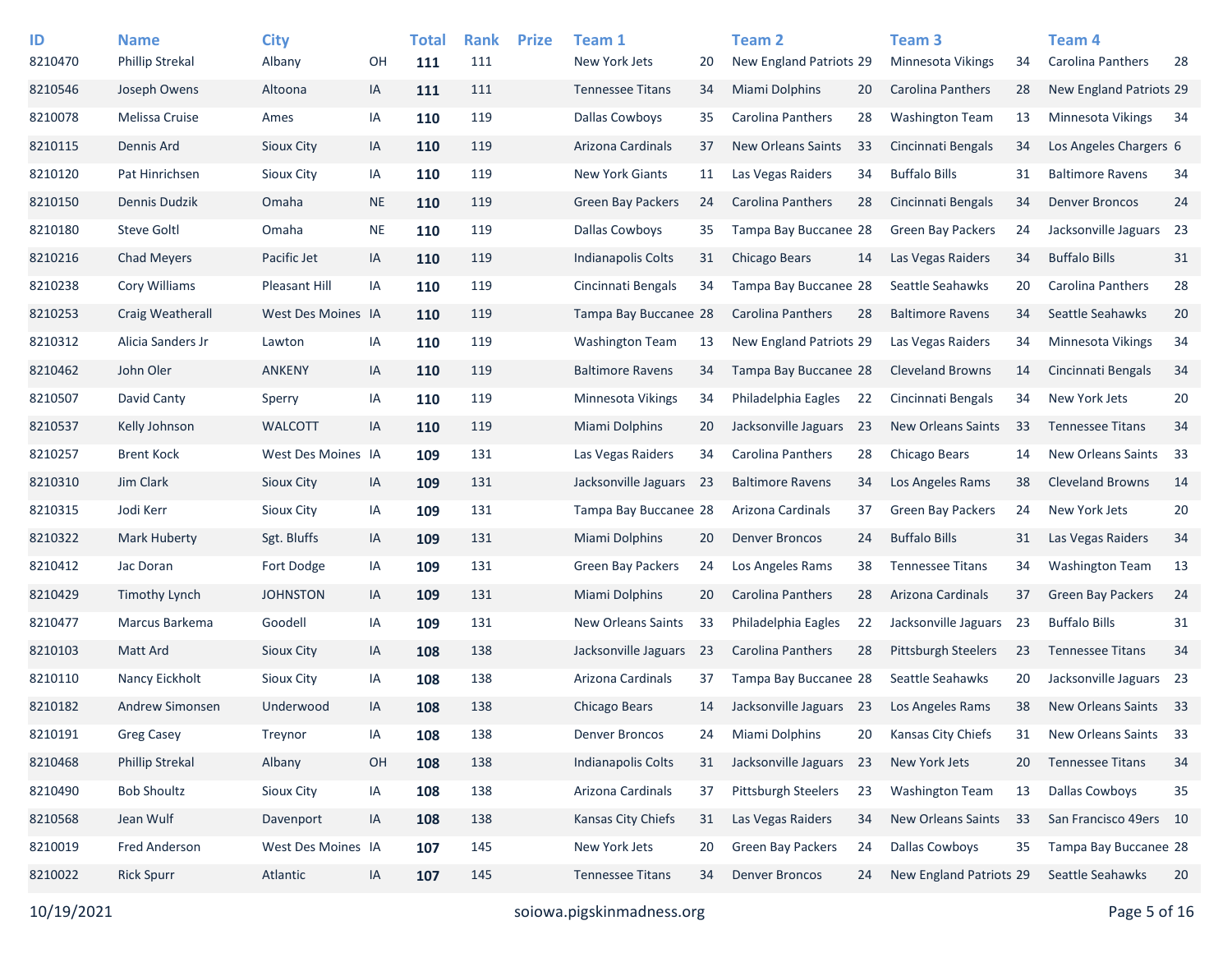| ID      | <b>Name</b>               | City                    |               | <b>Total</b> | <b>Rank</b> | <b>Prize</b> | Team 1                     |    | Team 2                     |    | Team 3                   |    | Team 4                     |     |
|---------|---------------------------|-------------------------|---------------|--------------|-------------|--------------|----------------------------|----|----------------------------|----|--------------------------|----|----------------------------|-----|
| 8210133 | <b>Norm Coates</b>        | Moultonborough NH       |               | 107          | 145         |              | Los Angeles Rams           | 38 | <b>New York Giants</b>     | 11 | <b>Green Bay Packers</b> | 24 | Las Vegas Raiders          | 34  |
| 8210145 | <b>Constance Coates</b>   | Moultonborouch NH       |               | 107          | 145         |              | New York Jets              | 20 | <b>New Orleans Saints</b>  | 33 | <b>Buffalo Bills</b>     | 31 | Pittsburgh Steelers        | 23  |
| 8210146 | <b>Rich Bader</b>         | Omaha                   | <b>NE</b>     | 107          | 145         |              | Minnesota Vikings          | 34 | New England Patriots 29    |    | <b>Denver Broncos</b>    | 24 | Seattle Seahawks           | 20  |
| 8210291 | <b>Mark Miller</b>        | Ames                    | IA            | 107          | 145         |              | Philadelphia Eagles        | 22 | New York Jets              | 20 | <b>Tennessee Titans</b>  | 34 | <b>Indianapolis Colts</b>  | 31  |
| 8210404 | <b>Stephanie Campbell</b> | Chagrin Falls           | OH            | 107          | 145         |              | <b>Cleveland Browns</b>    | 14 | Arizona Cardinals          | 37 | Carolina Panthers        | 28 | Tampa Bay Buccanee 28      |     |
| 8210435 | Suzanne Dittmer           | Des Moines              | IA            | 107          | 145         |              | <b>Pittsburgh Steelers</b> | 23 | <b>Indianapolis Colts</b>  | 31 | New England Patriots 29  |    | <b>Green Bay Packers</b>   | -24 |
| 8210511 | Liane Long                | Avoca                   | IA            | 107          | 145         |              | Cincinnati Bengals         | 34 | <b>Tennessee Titans</b>    | 34 | Carolina Panthers        | 28 | <b>New York Giants</b>     | 11  |
| 8210569 | Jean Wulf                 | Davenport               | IA            | 107          | 145         |              | <b>Detroit Lions</b>       | 11 | Tampa Bay Buccanee 28      |    | Cincinnati Bengals       | 34 | Minnesota Vikings          | 34  |
| 8210595 | Jenna Fitch               | Gilbert                 | IA            | 107          | 145         |              | <b>New Orleans Saints</b>  | 33 | New York Jets              | 20 | Seattle Seahawks         | 20 | <b>Baltimore Ravens</b>    | 34  |
| 8210017 | Debby Eldred              | West Des Moines IA      |               | 106          | 156         |              | <b>Tennessee Titans</b>    | 34 | Cincinnati Bengals         | 34 | San Francisco 49ers      | 10 | <b>Carolina Panthers</b>   | 28  |
| 8210021 | Ron Spurr                 | Creston                 | IA            | 106          | 156         |              | Indianapolis Colts         | 31 | <b>Cleveland Browns</b>    | 14 | Las Vegas Raiders        | 34 | Atlanta Falcons            | 27  |
| 8210172 | Jeremy Wood               | <b>Council Bluffs</b>   | IA            | 106          | 156         |              | <b>Denver Broncos</b>      | 24 | Tampa Bay Buccanee 28      |    | Miami Dolphins           | 20 | Cincinnati Bengals         | 34  |
| 8210274 | <b>Matt Granzow</b>       | West Des Moines IA      |               | 106          | 156         |              | Seattle Seahawks           | 20 | New Orleans Saints         | 33 | Philadelphia Eagles      | 22 | Kansas City Chiefs         | 31  |
| 8210320 | <b>Brian Clausen</b>      | Sioux Clty              | IA            | 106          | 156         |              | Carolina Panthers          | 28 | <b>Denver Broncos</b>      | 24 | Seattle Seahawks         | 20 | Cincinnati Bengals         | 34  |
| 8210450 | James Strekal             | Lowgap                  | <b>NC</b>     | 106          | 156         |              | Miami Dolphins             | 20 | Kansas City Chiefs         | 31 | Atlanta Falcons          | 27 | Carolina Panthers          | 28  |
| 8210467 | <b>Phillip Strekal</b>    | Albany                  | OH            | 106          | 156         |              | <b>Detroit Lions</b>       | 11 | <b>Tennessee Titans</b>    | 34 | Arizona Cardinals        | 37 | <b>Denver Broncos</b>      | 24  |
| 8210484 | <b>Terry Main</b>         | urbandale               | IA            | 106          | 156         |              | Atlanta Falcons            | 27 | Carolina Panthers          | 28 | Tampa Bay Buccanee 28    |    | <b>Pittsburgh Steelers</b> | 23  |
| 8210533 | Catherine Luchte          | <b>Colorado Springs</b> | <sub>co</sub> | 106          | 156         |              | Carolina Panthers          | 28 | <b>Denver Broncos</b>      | 24 | New York Jets            | 20 | Cincinnati Bengals         | 34  |
| 8210607 | <b>Terry Ragaller</b>     | Sergeant Bluff          | IA            | 106          | 156         |              | <b>Baltimore Ravens</b>    | 34 | Atlanta Falcons            | 27 | Minnesota Vikings        | 34 | <b>New York Giants</b>     | 11  |
| 8210104 | Ethan Riley               | Sioux City              | IA            | 105          | 166         |              | Jacksonville Jaguars       | 23 | Philadelphia Eagles        | 22 | Atlanta Falcons          | 27 | New Orleans Saints         | 33  |
| 8210130 | Susan Brown               | Des Moines              | IA            | 105          | 166         |              | <b>Buffalo Bills</b>       | 31 | Seattle Seahawks           | 20 | Jacksonville Jaguars     | 23 | <b>Indianapolis Colts</b>  | 31  |
| 8210338 | Judi Eyles                | Ames                    | IA            | 105          | 166         |              | <b>Detroit Lions</b>       | 11 | Arizona Cardinals          | 37 | Philadelphia Eagles      | 22 | <b>Dallas Cowboys</b>      | 35  |
| 8210439 | <b>Thomas Berger</b>      | Epworth                 | IA            | 105          | 166         |              | Philadelphia Eagles        | 22 | Los Angeles Rams           | 38 | <b>Buffalo Bills</b>     | 31 | Chicago Bears              | 14  |
| 8210518 | Heidi Komes               | <b>Union Center</b>     | IA            | 105          | 166         |              | Seattle Seahawks           | 20 | New England Patriots 29    |    | Philadelphia Eagles      | 22 | Las Vegas Raiders          | 34  |
| 8210535 | <b>Gregory Weinschenk</b> | Urbandale               | IA            | 105          | 166         |              | Cincinnati Bengals         | 34 | Chicago Bears              | 14 | Jacksonville Jaguars     | 23 | Las Vegas Raiders          | 34  |
| 8210557 | <b>Austin Myers</b>       | Adel                    | IA            | 105          | 166         |              | <b>Baltimore Ravens</b>    | 34 | Indianapolis Colts         | 31 | Los Angeles Chargers 6   |    | Cincinnati Bengals         | 34  |
| 8210582 | <b>Brady Oldag</b>        | Cedar Falls             | IA            | 105          | 166         |              | Cleveland Browns           | 14 | Miami Dolphins             | 20 | <b>Tennessee Titans</b>  | 34 | Arizona Cardinals          | 37  |
| 8210014 | Ken Scarpino              | Des Moines              | IA            | 104          | 174         |              | <b>Dallas Cowboys</b>      | 35 | <b>Pittsburgh Steelers</b> | 23 | Philadelphia Eagles      | 22 | <b>Denver Broncos</b>      | 24  |
| 8210213 | <b>Brandon Diederick</b>  | <b>Council Bluffs</b>   | IA            | 104          | 174         |              | Philadelphia Eagles        | 22 | <b>Detroit Lions</b>       | 11 | Los Angeles Rams         | 38 | New Orleans Saints         | 33  |
| 8210221 | James Grimes              | Altoona                 | IA            | 104          | 174         |              | Jacksonville Jaguars 23    |    | New Orleans Saints         | 33 | Minnesota Vikings        | 34 | <b>Cleveland Browns</b>    | 14  |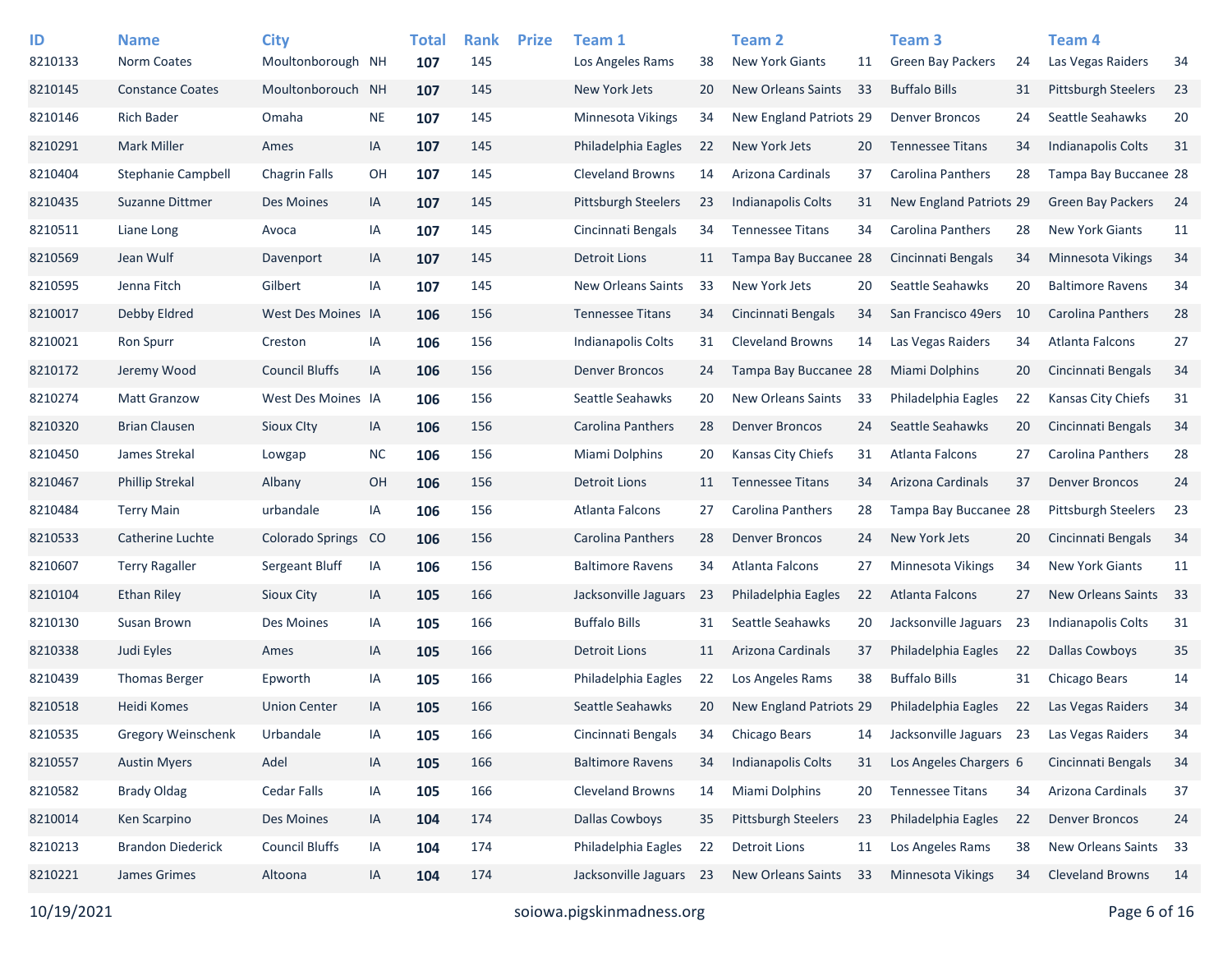| ID      | <b>Name</b>               | <b>City</b>             |           | <b>Total</b> | <b>Rank</b><br>174 | <b>Prize</b> | Team 1                     |    | <b>Team 2</b><br><b>Buffalo Bills</b> |    | Team <sub>3</sub>          |     | Team 4                    |    |
|---------|---------------------------|-------------------------|-----------|--------------|--------------------|--------------|----------------------------|----|---------------------------------------|----|----------------------------|-----|---------------------------|----|
| 8210350 | <b>Terry Knapp</b>        | Harlan                  | ΙA        | 104          |                    |              | Indianapolis Colts         | 31 |                                       | 31 | <b>Carolina Panthers</b>   | 28  | <b>Cleveland Browns</b>   | 14 |
| 8210457 | Janett Barrett            | <b>Rockwell City</b>    | IA        | 104          | 174                |              | Los Angeles Rams           | 38 | Philadelphia Eagles                   | 22 | Denver Broncos             | 24  | Seattle Seahawks          | 20 |
| 8210544 | <b>Elizabeth Beck</b>     | Ames                    | IA        | 104          | 174                |              | Miami Dolphins             | 20 | Minnesota Vikings                     | 34 | <b>Washington Team</b>     | 13  | Arizona Cardinals         | 37 |
| 8210555 | Alex Taylor               | Ankeny                  | IA        | 104          | 174                |              | <b>Carolina Panthers</b>   | 28 | Kansas City Chiefs                    | 31 | Indianapolis Colts         | 31  | <b>Chicago Bears</b>      | 14 |
| 8210023 | <b>Greg Shawler</b>       | Creston                 | IA        | 103          | 181                |              | Los Angeles Rams           | 38 | <b>Miami Dolphins</b>                 | 20 | <b>Pittsburgh Steelers</b> | 23  | Philadelphia Eagles       | 22 |
| 8210095 | Dave Baldus               | Ames                    | IA        | 103          | 181                |              | Los Angeles Rams           | 38 | Tampa Bay Buccanee 28                 |    | Indianapolis Colts         | 31  | Los Angeles Chargers 6    |    |
| 8210200 | Jean Hern                 | <b>Council Bluffs</b>   | IA        | 103          | 181                |              | Detroit Lions              | 11 | Green Bay Packers                     | 24 | <b>Minnesota Vikings</b>   | 34  | <b>Baltimore Ravens</b>   | 34 |
| 8210328 | Clatyon Fjerstad          | Lytton                  | IA        | 103          | 181                |              | Green Bay Packers          | 24 | <b>Cleveland Browns</b>               | 14 | <b>Buffalo Bills</b>       | 31  | Las Vegas Raiders         | 34 |
| 8210348 | <b>Becky Scherbring</b>   | Ankeny                  | IA        | 103          | 181                |              | Minnesota Vikings          | 34 | <b>Baltimore Ravens</b>               | 34 | <b>Green Bay Packers</b>   | 24  | <b>Detroit Lions</b>      | 11 |
| 8210416 | Katherine Pierce          | Des Moines              | IA        | 103          | 181                |              | Tampa Bay Buccanee 28      |    | Seattle Seahawks                      | 20 | <b>Dallas Cowboys</b>      | 35  | Miami Dolphins            | 20 |
| 8210108 | Deb Heath                 | Sioux City              | IA        | 102          | 187                |              | New England Patriots 29    |    | Carolina Panthers                     | 28 | <b>Baltimore Ravens</b>    | 34  | <b>New York Giants</b>    | 11 |
| 8210116 | <b>Brent Eickholt</b>     | Sioux City              | IA        | 102          | 187                |              | Philadelphia Eagles        | 22 | Carolina Panthers                     | 28 | Los Angeles Rams           | 38  | <b>Cleveland Browns</b>   | 14 |
| 8210258 | <b>Conner McCuen</b>      | West Des Moines IA      |           | 102          | 187                |              | Las Vegas Raiders          | 34 | San Francisco 49ers                   | 10 | <b>Minnesota Vikings</b>   | 34  | <b>Denver Broncos</b>     | 24 |
| 8210290 | Julie Kline               | <b>Boone</b>            | IA        | 102          | 187                |              | New York Jets              | 20 | Los Angeles Rams                      | 38 | <b>Tennessee Titans</b>    | 34  | San Francisco 49ers       | 10 |
| 8210406 | <b>Stephanie Campbell</b> | <b>Chagrin Falls</b>    | OH        | 102          | 187                |              | Las Vegas Raiders          | 34 | San Francisco 49ers                   | 10 | Kansas City Chiefs         | 31  | Atlanta Falcons           | 27 |
| 8210453 | James Strekal             | Lowgap                  | <b>NC</b> | 102          | 187                |              | Cincinnati Bengals         | 34 | <b>Baltimore Ravens</b>               | 34 | <b>Detroit Lions</b>       | 11  | Jacksonville Jaguars 23   |    |
| 8210479 | Alyssa Jensen             | Grimes                  | IA        | 102          | 187                |              | <b>Tennessee Titans</b>    | 34 | Tampa Bay Buccanee 28                 |    | Las Vegas Raiders          | 34  | Los Angeles Chargers 6    |    |
| 8210481 | Robert Reed III           | Davenport               | IA        | 102          | 187                |              | Philadelphia Eagles        | 22 | Seattle Seahawks                      | 20 | Atlanta Falcons            | 27  | New Orleans Saints 33     |    |
| 8210026 | Nate Spurr                | Norwalk                 | IA        | 101          | 195                |              | <b>Dallas Cowboys</b>      | 35 | <b>Tennessee Titans</b>               | 34 | San Francisco 49ers        | -10 | Philadelphia Eagles       | 22 |
| 8210300 | David Peterson            | Ames                    | IA        | 101          | 195                |              | San Francisco 49ers        | 10 | Dallas Cowboys                        | 35 | Philadelphia Eagles        | 22  | Las Vegas Raiders         | 34 |
| 8210346 | Ron Pingel                | Spencer                 | IA        | 101          | 195                |              | Los Angeles Chargers 6     |    | <b>Tennessee Titans</b>               | 34 | <b>Denver Broncos</b>      | 24  | Arizona Cardinals         | 37 |
| 8210476 | Marcus Barkema            | Goodell                 | IA        | 101          | 195                |              | <b>Baltimore Ravens</b>    | 34 | Jacksonville Jaguars                  | 23 | Seattle Seahawks           | 20  | <b>Denver Broncos</b>     | 24 |
| 8210531 | Catherine Luchte          | <b>Colorado Springs</b> | CO        | 101          | 195                |              | <b>Green Bay Packers</b>   | 24 | <b>Miami Dolphins</b>                 | 20 | New York Jets              | 20  | Arizona Cardinals         | 37 |
| 8210570 | Jean Wulf                 | Davenport               | IA        | 101          | 195                |              | Philadelphia Eagles        | 22 | Chicago Bears                         | 14 | <b>Buffalo Bills</b>       | 31  | <b>Minnesota Vikings</b>  | 34 |
| 8210575 | Colleen Boyle             | Chestnut Hill           | MA        | 101          | 195                |              | Philadelphia Eagles        | 22 | <b>Indianapolis Colts</b>             | 31 | Carolina Panthers          | 28  | New York Jets             | 20 |
| 8210173 | Ian Mass                  | <b>Council Bluffs</b>   | IA        | 100          | 202                |              | <b>Pittsburgh Steelers</b> | 23 | Los Angeles Rams                      | 38 | New Orleans Saints         | 33  | Los Angeles Chargers 6    |    |
| 8210304 | John Nelsen               | Lawton                  | IA        | 100          | 202                |              | San Francisco 49ers        | 10 | Los Angeles Rams                      | 38 | <b>Denver Broncos</b>      | 24  | Carolina Panthers         | 28 |
| 8210314 | Eric Carlson              | Sgt. Bluffs             | IA        | 100          | 202                |              | Carolina Panthers          | 28 | <b>New Orleans Saints</b>             | 33 | <b>Detroit Lions</b>       | 11  | Tampa Bay Buccanee 28     |    |
| 8210334 | Carmie Hotchkiss          | Sioux City              | IA        | 100          | 202                |              | Seattle Seahawks           | 20 | Chicago Bears                         | 14 | <b>Buffalo Bills</b>       | 31  | <b>Dallas Cowboys</b>     | 35 |
| 8210482 | <b>Terry Main</b>         | urbandale               | IA        | 100          | 202                |              | Chicago Bears              | 14 | Green Bay Packers                     | 24 | Kansas City Chiefs         | 31  | <b>Indianapolis Colts</b> | 31 |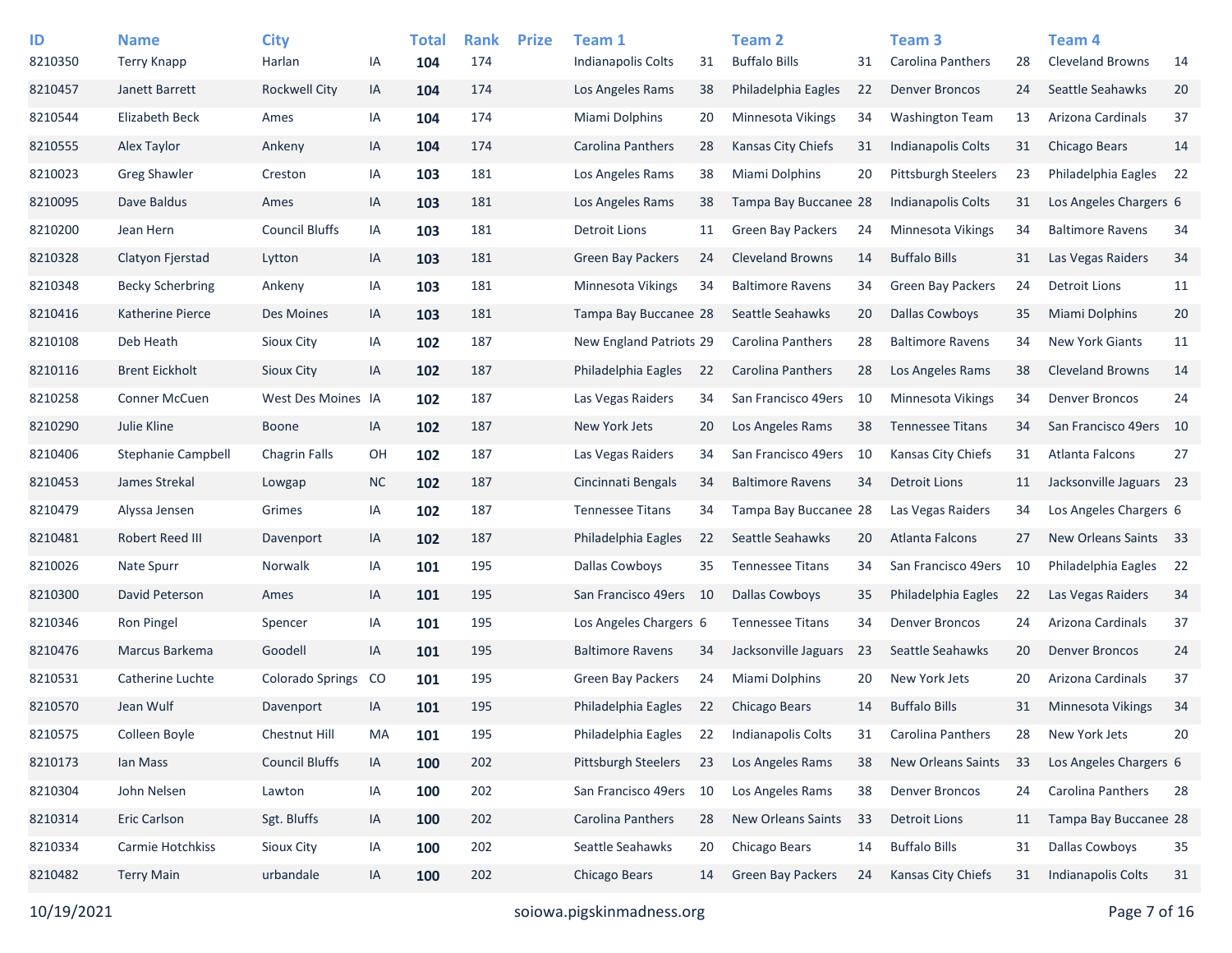| ID<br>8210497 | <b>Name</b><br>Chris Wahlert | <b>City</b><br>Peosta | IA        | <b>Total</b><br>100 | <b>Rank</b><br>202 | <b>Prize</b> | Team 1<br><b>Tennessee Titans</b> | 34 | Team <sub>2</sub><br>Los Angeles Chargers 6 |    | Team <sub>3</sub><br>New England Patriots 29 |    | Team <sub>4</sub><br><b>Buffalo Bills</b> | 31 |
|---------------|------------------------------|-----------------------|-----------|---------------------|--------------------|--------------|-----------------------------------|----|---------------------------------------------|----|----------------------------------------------|----|-------------------------------------------|----|
| 8210540       | Joe Uran                     | Soiux City            | IA        | 100                 | 202                |              | <b>Washington Team</b>            | 13 | Carolina Panthers                           | 28 | Indianapolis Colts                           | 31 | Tampa Bay Buccanee 28                     |    |
| 8210593       | Jenna Fitch                  | Gilbert               | IA        | 100                 | 202                |              | Tampa Bay Buccanee 28             |    | <b>Denver Broncos</b>                       | 24 | New York Jets                                | 20 | Carolina Panthers                         | 28 |
| 8210002       | Kim Beisser                  | West Des Moines IA    |           | 99                  | 210                |              | Las Vegas Raiders                 | 34 | <b>Indianapolis Colts</b>                   | 31 | Chicago Bears                                | 14 | Seattle Seahawks                          | 20 |
| 8210015       | Jeff Eldred                  | <b>Webster Groves</b> | MO        | 99                  | 210                |              | <b>Cleveland Browns</b>           | 14 | Tampa Bay Buccanee 28                       |    | <b>Pittsburgh Steelers</b>                   | 23 | Las Vegas Raiders                         | 34 |
| 8210084       | Kurt Kruger                  | Ames                  | IA        | 99                  | 210                |              | <b>Houston Texans</b>             | 3  | Los Angeles Rams                            | 38 | <b>Dallas Cowboys</b>                        | 35 | <b>Pittsburgh Steelers</b>                | 23 |
| 8210100       | Mike Burke                   | Sioux City            | IA        | 99                  | 210                |              | <b>Baltimore Ravens</b>           | 34 | Seattle Seahawks                            | 20 | Indianapolis Colts                           | 31 | <b>Cleveland Browns</b>                   | 14 |
| 8210167       | <b>Jack Goltl</b>            | <b>Council Bluffs</b> | IA        | 99                  | 210                |              | Las Vegas Raiders                 | 34 | <b>Cleveland Browns</b>                     | 14 | <b>Buffalo Bills</b>                         | 31 | Miami Dolphins                            | 20 |
| 8210271       | Crystal Kerr                 | West Des Moines IA    |           | 99                  | 210                |              | Los Angeles Rams                  | 38 | <b>Cleveland Browns</b>                     | 14 | <b>Denver Broncos</b>                        | 24 | Jacksonville Jaguars 23                   |    |
| 8210303       | Mick Lefler                  | Lawton                | IA        | 99                  | 210                |              | <b>Baltimore Ravens</b>           | 34 | <b>Carolina Panthers</b>                    | 28 | <b>Cleveland Browns</b>                      | 14 | Jacksonville Jaguars 23                   |    |
| 8210480       | Robert Reed III              | Davenport             | IA        | 99                  | 210                |              | <b>New York Giants</b>            | 11 | <b>Denver Broncos</b>                       | 24 | Arizona Cardinals                            | 37 | Atlanta Falcons                           | 27 |
| 8210489       | <b>Bob Shoultz</b>           | <b>Sioux City</b>     | IA        | 99                  | 210                |              | Seattle Seahawks                  | 20 | New York Jets                               | 20 | <b>Green Bay Packers</b>                     | 24 | <b>Dallas Cowboys</b>                     | 35 |
| 8210590       | Paula Bakey                  | Coralville            | IA        | 99                  | 210                |              | Atlanta Falcons                   | 27 | <b>Cleveland Browns</b>                     | 14 | <b>Tennessee Titans</b>                      | 34 | <b>Denver Broncos</b>                     | 24 |
| 8210035       | <b>Charles Lee</b>           | Youngsville           | <b>NC</b> | 98                  | 220                |              | <b>Denver Broncos</b>             | 24 | <b>Tennessee Titans</b>                     | 34 | <b>Detroit Lions</b>                         | 11 | New England Patriots 29                   |    |
| 8210102       | John Nelson                  | Sioux City            | IA        | 98                  | 220                |              | <b>Buffalo Bills</b>              | 31 | Jacksonville Jaguars                        | 23 | Cincinnati Bengals                           | 34 | San Francisco 49ers 10                    |    |
| 8210184       | Dorothy Kalar                | <b>Council Bluffs</b> | IA        | 98                  | 220                |              | Atlanta Falcons                   | 27 | <b>Houston Texans</b>                       | 3  | Cincinnati Bengals                           | 34 | Las Vegas Raiders                         | 34 |
| 8210252       | Craig Weatherall             | West Des Moines IA    |           | 98                  | 220                |              | <b>Denver Broncos</b>             | 24 | Las Vegas Raiders                           | 34 | <b>Minnesota Vikings</b>                     | 34 | Los Angeles Chargers 6                    |    |
| 8210402       | <b>Bruce Hokel</b>           | <b>Sioux City</b>     | IA        | 98                  | 220                |              | <b>Denver Broncos</b>             | 24 | <b>Indianapolis Colts</b>                   | 31 | <b>Pittsburgh Steelers</b>                   | 23 | New York Jets                             | 20 |
| 8210434       | Benjmin Lacey                | Ankeny                | IA        | 98                  | 220                |              | <b>Houston Texans</b>             | 3  | New Orleans Saints                          | 33 | Carolina Panthers                            | 28 | <b>Baltimore Ravens</b>                   | 34 |
| 8210495       | Chris Wahlert                | Peosta                | IA        | 98                  | 220                |              | Philadelphia Eagles               | 22 | Chicago Bears                               | 14 | Cincinnati Bengals                           | 34 | Carolina Panthers                         | 28 |
| 8210528       | David George                 | <b>Bondurant</b>      | IA        | 98                  | 220                |              | <b>Pittsburgh Steelers</b>        | 23 | New Orleans Saints                          | 33 | Detroit Lions                                | 11 | <b>Buffalo Bills</b>                      | 31 |
| 8210534       | Gregory Weinschenk           | Urbandale             | IA        | 98                  | 220                |              | <b>Green Bay Packers</b>          | 24 | Chicago Bears                               | 14 | <b>Buffalo Bills</b>                         | 31 | New England Patriots 29                   |    |
| 8210048       | Jayson Spurr                 | Norwalk               | IA        | 97                  | 229                |              | Detroit Lions                     | 11 | Cincinnati Bengals                          | 34 | New England Patriots 29                      |    | Jacksonville Jaguars 23                   |    |
| 8210079       | Deb Arneson                  | Ames                  | IA        | 97                  | 229                |              | New York Jets                     | 20 | Philadelphia Eagles                         | 22 | <b>Denver Broncos</b>                        | 24 | <b>Indianapolis Colts</b>                 | 31 |
| 8210262       | Nate Ladwig                  | West Des Moines IA    |           | 97                  | 229                |              | New York Giants                   | 11 | New York Jets                               | 20 | Kansas City Chiefs                           | 31 | <b>Dallas Cowboys</b>                     | 35 |
| 8210265       | Ryan Purdy                   | Van Meter             | IA        | 97                  | 229                |              | Seattle Seahawks                  | 20 | New York Giants                             | 11 | Tampa Bay Buccanee 28                        |    | Los Angeles Rams                          | 38 |
| 8210269       | Jody Hayes                   | West Des Moines IA    |           | 97                  | 229                |              | <b>Detroit Lions</b>              | 11 | <b>Green Bay Packers</b>                    | 24 | <b>Baltimore Ravens</b>                      | 34 | Tampa Bay Buccanee 28                     |    |
| 8210327       | Doug Tilson                  | Plattsmouth           | <b>NE</b> | 97                  | 229                |              | Green Bay Packers                 | 24 | Tampa Bay Buccanee 28                       |    | New York Giants                              | 11 | <b>Baltimore Ravens</b>                   | 34 |
| 8210352       | <b>Carrie Heilig</b>         | Fremont               | <b>NE</b> | 97                  | 229                |              | Los Angeles Chargers 6            |    | Carolina Panthers                           | 28 | <b>Baltimore Ravens</b>                      | 34 | New England Patriots 29                   |    |
| 8210464       | Deanne Schieltz              | Peosta                | IA        | 97                  | 229                |              | Seattle Seahawks                  | 20 | Los Angeles Rams                            | 38 | <b>New York Giants</b>                       | 11 | Tampa Bay Buccanee 28                     |    |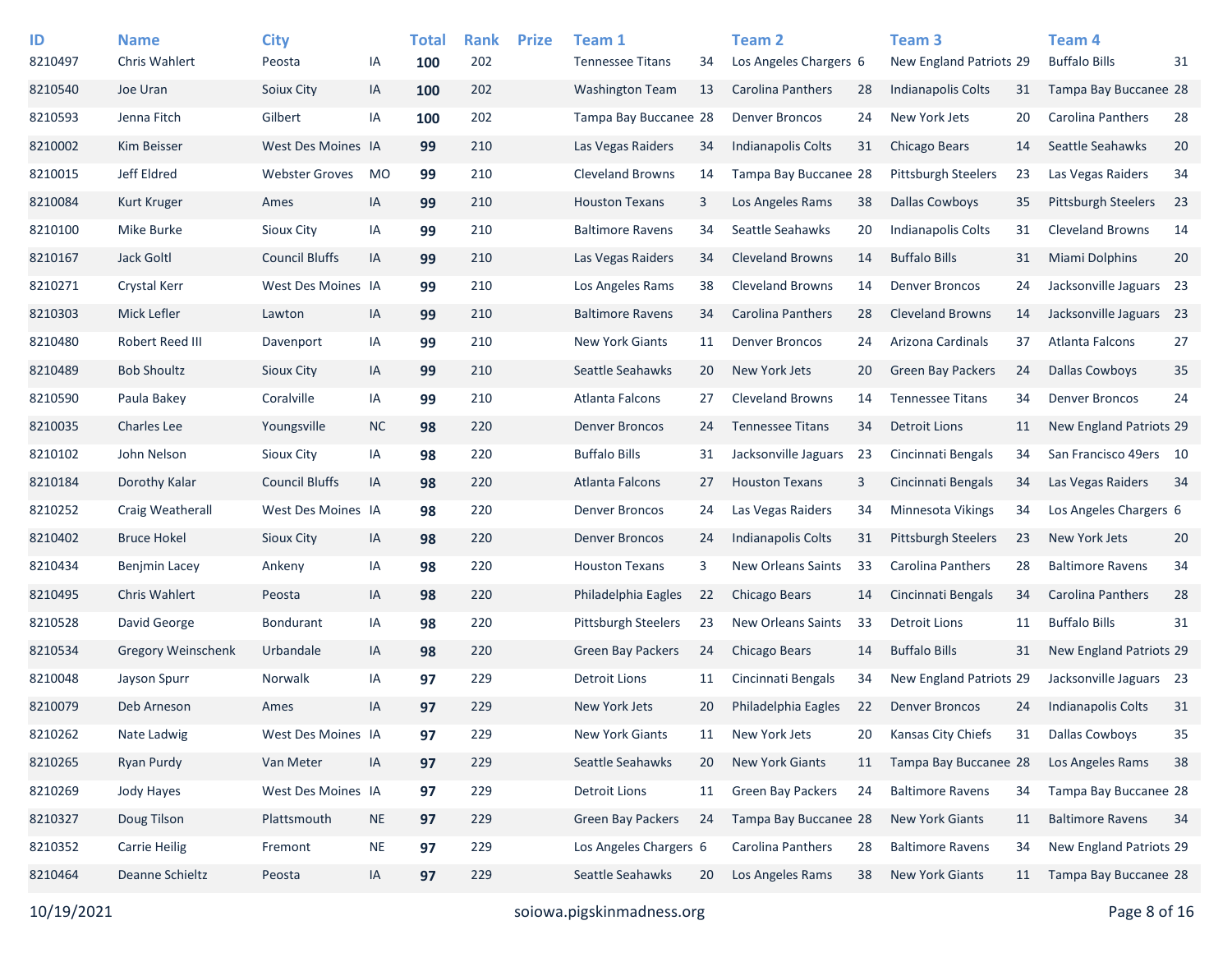| ID      | <b>Name</b>             | <b>City</b>         |           | <b>Total</b> | <b>Rank</b> | <b>Prize</b> | Team 1                   |    | <b>Team 2</b>             |    | Team <sub>3</sub>         |    | <b>Team 4</b>            |    |
|---------|-------------------------|---------------------|-----------|--------------|-------------|--------------|--------------------------|----|---------------------------|----|---------------------------|----|--------------------------|----|
| 8210562 | Justin Jacobs           | Clarksville         | IA        | 97           | 229         |              | <b>New York Giants</b>   | 11 | <b>Dallas Cowboys</b>     | 35 | Jacksonville Jaguars      | 23 | Tampa Bay Buccanee 28    |    |
| 8210037 | <b>Charles Lee</b>      | Youngsville         | <b>NC</b> | 96           | 238         |              | Indianapolis Colts       | 31 | <b>New York Giants</b>    | 11 | Cincinnati Bengals        | 34 | Seattle Seahawks         | 20 |
| 8210195 | Rocky Rothmock          |                     |           | 96           | 238         |              | <b>Tennessee Titans</b>  | 34 | <b>Miami Dolphins</b>     | 20 | Detroit Lions             | 11 | Kansas City Chiefs       | 31 |
| 8210197 | Dawn Brockman           | Carson              | IA        | 96           | 238         |              | Chicago Bears            | 14 | <b>Miami Dolphins</b>     | 20 | Cincinnati Bengals        | 34 | <b>Carolina Panthers</b> | 28 |
| 8210251 | Jeff Lyon               | West Des Moines IA  |           | 96           | 238         |              | <b>Detroit Lions</b>     | 11 | Seattle Seahawks          | 20 | Los Angeles Rams          | 38 | Atlanta Falcons          | 27 |
| 8210256 | Jody Hayes              | West Des Moines IA  |           | 96           | 238         |              | Cincinnati Bengals       | 34 | New York Jets             | 20 | <b>Buffalo Bills</b>      | 31 | <b>Detroit Lions</b>     | 11 |
| 8210293 | Justin Gatewood         | Ames                | IA        | 96           | 238         |              | Philadelphia Eagles      | 22 | Cincinnati Bengals        | 34 | <b>Washington Team</b>    | 13 | <b>Atlanta Falcons</b>   | 27 |
| 8210323 | Zac Croft               | Sioux City          | IA        | 96           | 238         |              | Las Vegas Raiders        | 34 | Chicago Bears             | 14 | <b>Cleveland Browns</b>   | 14 | Cincinnati Bengals       | 34 |
| 8210324 | <b>Brad Echter</b>      | Sgt. Bluffs         | IA        | 96           | 238         |              | <b>New York Giants</b>   | 11 | <b>Buffalo Bills</b>      | 31 | Jacksonville Jaguars      | 23 | Kansas City Chiefs       | 31 |
| 8210331 | Carmie Hotchkiss        | Sioux City          | IA        | 96           | 238         |              | Indianapolis Colts       | 31 | <b>New York Giants</b>    | 11 | <b>Buffalo Bills</b>      | 31 | Jacksonville Jaguars 23  |    |
| 8210414 | <b>Thomas Wardlow</b>   | Waverly             | IA        | 96           | 238         |              | <b>Green Bay Packers</b> | 24 | <b>Atlanta Falcons</b>    | 27 | <b>Tennessee Titans</b>   | 34 | <b>New York Giants</b>   | 11 |
| 8210422 | Royal McClannahan       | Modale              | IA        | 96           | 238         |              | San Francisco 49ers      | 10 | <b>Miami Dolphins</b>     | 20 | <b>Dallas Cowboys</b>     | 35 | <b>Buffalo Bills</b>     | 31 |
| 8210424 | Royal McClannahan       | Modale              | IA        | 96           | 238         |              | Atlanta Falcons          | 27 | <b>Tennessee Titans</b>   | 34 | New England Patriots 29   |    | Los Angeles Chargers 6   |    |
| 8210444 | Tammi Vail              | Rockford            | IL.       | 96           | 238         |              | Atlanta Falcons          | 27 | <b>Washington Team</b>    | 13 | Philadelphia Eagles       | 22 | <b>Baltimore Ravens</b>  | 34 |
| 8210452 | James Strekal           | Lowgap              | $NC$      | 96           | 238         |              | Chicago Bears            | 14 | Cincinnati Bengals        | 34 | Tampa Bay Buccanee 28     |    | New York Jets            | 20 |
| 8210487 | Ashley Jackson          | <b>Webster City</b> | IA        | 96           | 238         |              | <b>New York Giants</b>   | 11 | <b>Atlanta Falcons</b>    | 27 | Las Vegas Raiders         | 34 | <b>Green Bay Packers</b> | 24 |
| 8210003 | Tom Meneough            | Des Moines          | IA        | 95           | 253         |              | <b>Baltimore Ravens</b>  | 34 | <b>New York Giants</b>    | 11 | <b>Washington Team</b>    | 13 | Arizona Cardinals        | 37 |
| 8210076 | <b>Morgan Henry</b>     | Des Moines          | IA        | 95           | 253         |              | <b>Tennessee Titans</b>  | 34 | Seattle Seahawks          | 20 | San Francisco 49ers       | 10 | <b>Buffalo Bills</b>     | 31 |
| 8210105 | Carrie Larson           | IA                  | IA        | 95           | 253         |              | Atlanta Falcons          | 27 | Arizona Cardinals         | 37 | <b>Houston Texans</b>     | 3  | Tampa Bay Buccanee 28    |    |
| 8210144 | Kyle Brown              | Des Moines          | IA        | 95           | 253         |              | San Francisco 49ers      | 10 | <b>Tennessee Titans</b>   | 34 | Arizona Cardinals         | 37 | <b>Cleveland Browns</b>  | 14 |
| 8210207 | Tom Weddem              | Glendwood           | IA        | 95           | 253         |              | <b>Cleveland Browns</b>  | 14 | <b>New Orleans Saints</b> | 33 | Seattle Seahawks          | 20 | Tampa Bay Buccanee 28    |    |
| 8210306 | <b>Andrew Dutler</b>    | Sioux City          | IA        | 95           | 253         |              | <b>Buffalo Bills</b>     | 31 | <b>New York Giants</b>    | 11 | <b>New Orleans Saints</b> | 33 | <b>Miami Dolphins</b>    | 20 |
| 8210307 | Jeffrey Demetri         | Hinton              | IA        | 95           | 253         |              | <b>Washington Team</b>   | 13 | Arizona Cardinals         | 37 | <b>Dallas Cowboys</b>     | 35 | San Francisco 49ers 10   |    |
| 8210336 | Judi Eyles              | Ames                | IA        | 95           | 253         |              | <b>Buffalo Bills</b>     | 31 | New York Jets             | 20 | Minnesota Vikings         | 34 | San Francisco 49ers 10   |    |
| 8210513 | Liane Long              | Avoca               | IA        | 95           | 253         |              | <b>Buffalo Bills</b>     | 31 | Tampa Bay Buccanee 28     |    | <b>Washington Team</b>    | 13 | Pittsburgh Steelers      | 23 |
| 8210549 | Lisa Rusk               | Colfax              | IA        | 95           | 253         |              | Cincinnati Bengals       | 34 | San Francisco 49ers 10    |    | Tampa Bay Buccanee 28     |    | Pittsburgh Steelers      | 23 |
| 8210553 | Matthew Lundquist       | Clive               | IA        | 95           | 253         |              | Los Angeles Chargers 6   |    | Pittsburgh Steelers       | 23 | <b>Buffalo Bills</b>      | 31 | <b>Dallas Cowboys</b>    | 35 |
| 8210072 | Steve Bock              | Ames                | IA        | 94           | 264         |              | <b>Denver Broncos</b>    | 24 | Minnesota Vikings         | 34 | <b>Cleveland Browns</b>   | 14 | Philadelphia Eagles      | 22 |
| 8210119 | <b>Blake Stahlecker</b> | Sioux City          | IA        | 94           | 264         |              | New York Giants          | 11 | New England Patriots 29   |    | Miami Dolphins            | 20 | <b>Tennessee Titans</b>  | 34 |
| 8210337 | Judi Eyles              | Ames                | IA        | 94           | 264         |              | New Orleans Saints       | 33 | Arizona Cardinals         | 37 | <b>Detroit Lions</b>      | 11 | <b>Washington Team</b>   | 13 |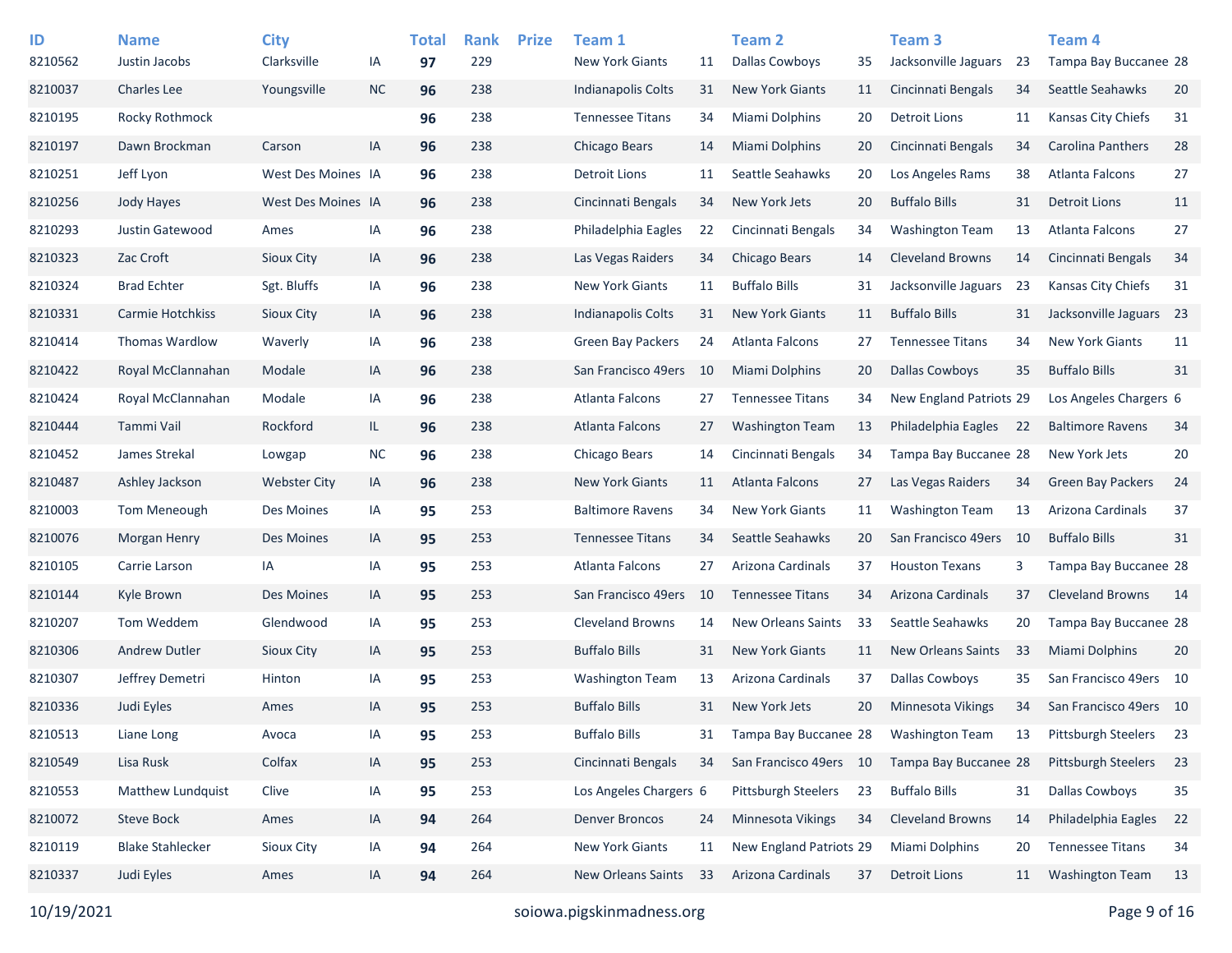| ID<br>8210341 | <b>Name</b><br>Jason Bares | <b>City</b><br><b>Sturgis</b> | <b>SD</b>     | <b>Total</b><br>94 | <b>Rank</b><br>264 | <b>Prize</b> | Team 1<br>New England Patriots 29 |    | <b>Team 2</b><br>Jacksonville Jaguars 23 |     | Team <sub>3</sub><br><b>Detroit Lions</b> | 11 | Team <sub>4</sub><br><b>Indianapolis Colts</b> | 31 |
|---------------|----------------------------|-------------------------------|---------------|--------------------|--------------------|--------------|-----------------------------------|----|------------------------------------------|-----|-------------------------------------------|----|------------------------------------------------|----|
| 8210410       | Mary F Rogowicki           | Tuckahoe                      | <b>NY</b>     | 94                 | 264                |              | Kansas City Chiefs                | 31 | New England Patriots 29                  |     | <b>Pittsburgh Steelers</b>                | 23 | <b>New York Giants</b>                         | 11 |
| 8210566       | Chrystel Hatcher           | Ames                          | IA            | 94                 | 264                |              | Pittsburgh Steelers               | 23 | <b>Buffalo Bills</b>                     | 31  | <b>Minnesota Vikings</b>                  | 34 | Los Angeles Chargers 6                         |    |
| 8210010       | Jim Volker                 | West Des Moines IA            |               | 93                 | 270                |              | <b>Cleveland Browns</b>           | 14 | <b>New York Giants</b>                   | 11  | <b>Minnesota Vikings</b>                  | 34 | <b>Tennessee Titans</b>                        | 34 |
| 8210168       | Joe Goltl                  | <b>Council Bluffs</b>         | IA            | 93                 | 270                |              | New England Patriots 29           |    | San Francisco 49ers                      | 10  | <b>Indianapolis Colts</b>                 | 31 | <b>Pittsburgh Steelers</b>                     | 23 |
| 8210215       | <b>Tony Peterson</b>       | <b>Council Bluffs</b>         | IA            | 93                 | 270                |              | <b>Tennessee Titans</b>           | 34 | Chicago Bears                            | 14  | <b>Minnesota Vikings</b>                  | 34 | <b>Detroit Lions</b>                           | 11 |
| 8210443       | Tammi Vail                 | Rockford                      | IL.           | 93                 | 270                |              | <b>New York Giants</b>            | 11 | <b>Baltimore Ravens</b>                  | 34  | <b>Tennessee Titans</b>                   | 34 | Chicago Bears                                  | 14 |
| 8210499       | <b>Taylor Parish</b>       | <b>Saint Charles</b>          | IA            | 93                 | 270                |              | New England Patriots 29           |    | <b>Houston Texans</b>                    | 3   | Tampa Bay Buccanee 28                     |    | <b>New Orleans Saints</b>                      | 33 |
| 8210529       | Catherine Luchte           | <b>Colorado Springs</b>       | <sub>co</sub> | 93                 | 270                |              | Arizona Cardinals                 | 37 | Los Angeles Chargers 6                   |     | Philadelphia Eagles                       | 22 | Tampa Bay Buccanee 28                          |    |
| 8210545       | Joseph Owens               | Altoona                       | IA            | 93                 | 270                |              | New York Jets                     | 20 | <b>Denver Broncos</b>                    | 24  | <b>Cleveland Browns</b>                   | 14 | <b>Dallas Cowboys</b>                          | 35 |
| 8210029       | Paul Patterson             | Norwalk                       | IA            | 92                 | 277                |              | Indianapolis Colts                | 31 | Atlanta Falcons                          | 27  | <b>Houston Texans</b>                     | 3  | <b>Buffalo Bills</b>                           | 31 |
| 8210178       | Gerogia Goltl              | Omaha                         | <b>NE</b>     | 92                 | 277                |              | <b>Buffalo Bills</b>              | 31 | Philadelphia Eagles                      | 22  | Carolina Panthers                         | 28 | <b>Detroit Lions</b>                           | 11 |
| 8210226       | <b>Melanie Devine</b>      | Des Moines                    | IA            | 92                 | 277                |              | <b>Denver Broncos</b>             | 24 | New York Jets                            | 20  | <b>Detroit Lions</b>                      | 11 | Arizona Cardinals                              | 37 |
| 8210237       | J. Jacquin                 | <b>Bondurant</b>              | IA            | 92                 | 277                |              | <b>Green Bay Packers</b>          | 24 | San Francisco 49ers                      | -10 | Las Vegas Raiders                         | 34 | <b>Denver Broncos</b>                          | 24 |
| 8210292       | Mark Miller                | Ames                          | IA            | 92                 | 277                |              | Los Angeles Chargers 6            |    | Chicago Bears                            | 14  | Los Angeles Rams                          | 38 | <b>Tennessee Titans</b>                        | 34 |
| 8210405       | Stephanie Campbell         | <b>Chagrin Falls</b>          | OH            | 92                 | 277                |              | Chicago Bears                     | 14 | <b>Green Bay Packers</b>                 | 24  | <b>Minnesota Vikings</b>                  | 34 | Miami Dolphins                                 | 20 |
| 8210446       | <b>Timothy Lightner</b>    | Bettendorf                    | IA            | 92                 | 277                |              | <b>Buffalo Bills</b>              | 31 | <b>Washington Team</b>                   | 13  | Seattle Seahawks                          | 20 | Carolina Panthers                              | 28 |
| 8210551       | Matthew Lundquist          | Clive                         | IA            | 92                 | 277                |              | New York Jets                     | 20 | Green Bay Packers                        | 24  | <b>Washington Team</b>                    | 13 | <b>Dallas Cowboys</b>                          | 35 |
| 8210009       | Steve Furtwangler          | Clive                         | IA            | 91                 | 285                |              | Atlanta Falcons                   | 27 | <b>Denver Broncos</b>                    | 24  | Las Vegas Raiders                         | 34 | Los Angeles Chargers 6                         |    |
| 8210018       | Andy Grovo                 | Waukee                        | IA            | 91                 | 285                |              | <b>New York Giants</b>            | 11 | <b>Dallas Cowboys</b>                    | 35  | <b>Detroit Lions</b>                      | 11 | Las Vegas Raiders                              | 34 |
| 8210174       | <b>Troy Cross</b>          | <b>Council Bluffs</b>         | IA            | 91                 | 285                |              | <b>Buffalo Bills</b>              | 31 | Cincinnati Bengals                       | 34  | <b>Houston Texans</b>                     | 3  | <b>Pittsburgh Steelers</b>                     | 23 |
| 8210219       | <b>Chrissy Hite</b>        | <b>Council Bluffs</b>         | IA            | 91                 | 285                |              | San Francisco 49ers               | 10 | Philadelphia Eagles                      | 22  | Carolina Panthers                         | 28 | <b>Buffalo Bills</b>                           | 31 |
| 8210345       | Jo Ellen Shonkwiler        | Estherville                   | IA            | 91                 | 285                |              | Minnesota Vikings                 | 34 | Chicago Bears                            | 14  | Arizona Cardinals                         | 37 | Los Angeles Chargers 6                         |    |
| 8210542       | Steven Cole                | Altoona                       | IA            | 91                 | 285                |              | New York Jets                     | 20 | Atlanta Falcons                          | 27  | <b>Baltimore Ravens</b>                   | 34 | San Francisco 49ers 10                         |    |
| 8210599       | Joseph Mckenna             | Des Moines                    | IA            | 91                 | 285                |              | <b>Washington Team</b>            | 13 | Pittsburgh Steelers                      | 23  | <b>Buffalo Bills</b>                      | 31 | <b>Denver Broncos</b>                          | 24 |
| 8210600       | Maureen Rozen              | Robins                        | IA            | 91                 | 285                |              | <b>Tennessee Titans</b>           | 34 | New York Jets                            | 20  | <b>Green Bay Packers</b>                  | 24 | <b>Washington Team</b>                         | 13 |
| 8210097       | Dennis Alioth              | Sioux City                    | IA            | 90                 | 293                |              | <b>Denver Broncos</b>             | 24 | New York Jets                            | 20  | New York Giants                           | 11 | <b>Dallas Cowboys</b>                          | 35 |
| 8210101       | Jessica Noll               | Akron                         | IA            | 90                 | 293                |              | Green Bay Packers                 | 24 | <b>Denver Broncos</b>                    | 24  | Philadelphia Eagles                       | 22 | Seattle Seahawks                               | 20 |
| 8210270       | Andre Owen                 | West Des Moines IA            |               | 90                 | 293                |              | New England Patriots 29           |    | Kansas City Chiefs                       | 31  | <b>Houston Texans</b>                     | 3  | Atlanta Falcons                                | 27 |
| 8210355       | <b>Taylor Hall</b>         | Shell Lake                    | WI            | 90                 | 293                |              | <b>Washington Team</b>            | 13 | <b>Buffalo Bills</b>                     | 31  | New York Giants                           | 11 | <b>Dallas Cowboys</b>                          | 35 |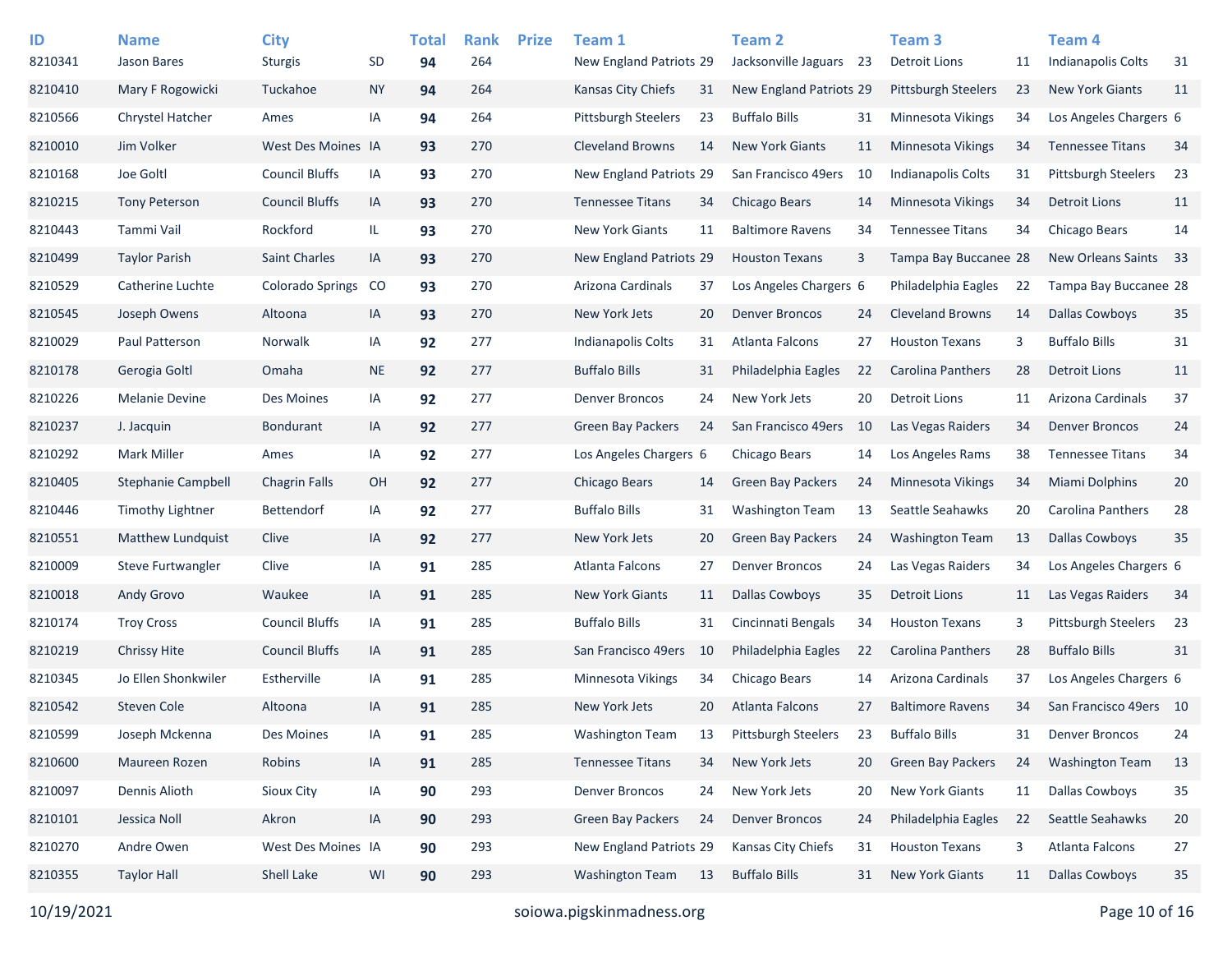| ID<br>8210451 | <b>Name</b><br>James Strekal | <b>City</b><br>Lowgap | <b>NC</b> | <b>Total</b><br>90 | <b>Rank</b><br>293 | <b>Prize</b> | Team 1<br><b>Buffalo Bills</b> | 31  | Team 2<br>Philadelphia Eagles | 22 | Team <sub>3</sub><br><b>Houston Texans</b> | 3  | Team 4<br><b>Tennessee Titans</b> | 34   |
|---------------|------------------------------|-----------------------|-----------|--------------------|--------------------|--------------|--------------------------------|-----|-------------------------------|----|--------------------------------------------|----|-----------------------------------|------|
| 8210520       | Jason Pleggenkuhle           | Adel                  | IA        | 90                 | 293                |              | San Francisco 49ers            | 10  | Cincinnati Bengals            | 34 | Pittsburgh Steelers                        | 23 | Jacksonville Jaguars 23           |      |
| 8210574       | Keith Soffa                  | Adel                  | IA        | 90                 | 293                |              | <b>Indianapolis Colts</b>      | 31  | Los Angeles Rams              | 38 | <b>New York Giants</b>                     | 11 | San Francisco 49ers 10            |      |
| 8210596       | Mary Fitch                   | Ames                  | IA        | 90                 | 293                |              | <b>Detroit Lions</b>           | 11  | Chicago Bears                 | 14 | <b>Buffalo Bills</b>                       | 31 | Cincinnati Bengals                | 34   |
|               |                              |                       |           |                    |                    |              |                                |     |                               |    |                                            |    |                                   |      |
| 8210231       | <b>Bob Burnett</b>           | Norwalk               | IA        | 89                 | 301                |              | San Francisco 49ers            | 10  | <b>Cleveland Browns</b>       | 14 | <b>Baltimore Ravens</b>                    | 34 | <b>Buffalo Bills</b>              | 31   |
| 8210418       | Don Lewis                    | Ankeny                | IA        | 89                 | 301                |              | <b>Tennessee Titans</b>        | 34  | <b>Denver Broncos</b>         | 24 | <b>Carolina Panthers</b>                   | 28 | <b>Houston Texans</b>             | 3    |
| 8210433       | Nick Filipi                  | Ankeny                | IA        | 89                 | 301                |              | Los Angeles Rams               | 38  | <b>Cleveland Browns</b>       | 14 | <b>Houston Texans</b>                      | 3  | <b>Baltimore Ravens</b>           | 34   |
| 8210459       | Amanda Sipple                | Omaha                 | <b>NE</b> | 89                 | 301                |              | <b>Baltimore Ravens</b>        | 34  | Cincinnati Bengals            | 34 | <b>Detroit Lions</b>                       | 11 | San Francisco 49ers               | - 10 |
| 8210460       | Amanda Sipple                | Omaha                 | <b>NE</b> | 89                 | 301                |              | Las Vegas Raiders              | 34  | Philadelphia Eagles           | 22 | <b>Washington Team</b>                     | 13 | New York Jets                     | 20   |
| 8210486       | Ashley Jackson               | <b>Webster City</b>   | IA        | 89                 | 301                |              | Chicago Bears                  | 14  | New York Jets                 | 20 | <b>Denver Broncos</b>                      | 24 | <b>Buffalo Bills</b>              | 31   |
| 8210491       | Rebecca Rader                | Moville               | IA        | 89                 | 301                |              | New England Patriots 29        |     | <b>Pittsburgh Steelers</b>    | 23 | <b>Houston Texans</b>                      | 3  | <b>Baltimore Ravens</b>           | 34   |
| 8210510       | Liane Long                   | Avoca                 | IA        | 89                 | 301                |              | <b>Tennessee Titans</b>        | 34  | <b>Cleveland Browns</b>       | 14 | Los Angeles Rams                           | 38 | <b>Houston Texans</b>             | 3    |
| 8210071       | Laura Lee                    | Kelley                | IA        | 88                 | 309                |              | Miami Dolphins                 | 20  | Jacksonville Jaguars          | 23 | <b>Baltimore Ravens</b>                    | 34 | <b>Detroit Lions</b>              | 11   |
| 8210175       | <b>Greg Schultz</b>          | Glenwood              | IA        | 88                 | 309                |              | Seattle Seahawks               | 20  | <b>Tennessee Titans</b>       | 34 | Jacksonville Jaguars                       | 23 | <b>Detroit Lions</b>              | 11   |
| 8210196       | Mike Mittan                  | <b>Council Bluffs</b> | IA        | 88                 | 309                |              | Jacksonville Jaguars           | 23  | Tampa Bay Buccanee 28         |    | <b>Baltimore Ravens</b>                    | 34 | <b>Houston Texans</b>             | 3    |
| 8210431       | John Santone                 | Painesville           | OH        | 88                 | 309                |              | Las Vegas Raiders              | 34  | Chicago Bears                 | 14 | New England Patriots 29                    |    | <b>Detroit Lions</b>              | 11   |
| 8210493       | Chris Wahlert                | Peosta                | IA        | 88                 | 309                |              | Arizona Cardinals              | 37  | <b>New York Giants</b>        | 11 | Los Angeles Chargers 6                     |    | Minnesota Vikings                 | 34   |
| 8210522       | Loren Goettsch               | Sioux City            | IA        | 88                 | 309                |              | Seattle Seahawks               | 20  | <b>Green Bay Packers</b>      | 24 | <b>Detroit Lions</b>                       | 11 | New Orleans Saints                | - 33 |
| 8210538       | Kelly Johnson                | <b>WALCOTT</b>        | IA        | 88                 | 309                |              | New York Jets                  | 20  | Miami Dolphins                | 20 | Minnesota Vikings                          | 34 | Chicago Bears                     | 14   |
| 8210572       | <b>Scott Moore</b>           | Missouri Valley       | IA        | 88                 | 309                |              | <b>Chicago Bears</b>           | -14 | Arizona Cardinals             | 37 | <b>Houston Texans</b>                      | 3  | <b>Baltimore Ravens</b>           | 34   |
| 8210592       | Lori Kaup                    | <b>Boone</b>          | IA        | 88                 | 309                |              | <b>Washington Team</b>         | 13  | <b>Dallas Cowboys</b>         | 35 | Arizona Cardinals                          | 37 | <b>Houston Texans</b>             | 3    |
| 8210033       | <b>Charles Lee</b>           | Youngsville           | <b>NC</b> | 87                 | 318                |              | New England Patriots 29        |     | <b>Denver Broncos</b>         | 24 | Jacksonville Jaguars                       | 23 | <b>Detroit Lions</b>              | 11   |
| 8210445       | Michelle Nelson              | Polk City             | IA        | 87                 | 318                |              | <b>Houston Texans</b>          | 3   | Philadelphia Eagles           | 22 | Atlanta Falcons                            | 27 | <b>Dallas Cowboys</b>             | 35   |
| 8210550       | Jolene Dixon                 | Moville               | IA        | 87                 | 318                |              | Arizona Cardinals              | 37  | San Francisco 49ers 10        |    | Las Vegas Raiders                          | 34 | Los Angeles Chargers 6            |      |
| 8210558       | <b>Austin Myers</b>          | Adel                  | IA        | 87                 | 318                |              | Pittsburgh Steelers            | 23  | <b>Green Bay Packers</b>      | 24 | Minnesota Vikings                          | 34 | Los Angeles Chargers 6            |      |
| 8210584       | <b>Brady Oldag</b>           | <b>Cedar Falls</b>    | IA        | 87                 | 318                |              | Jacksonville Jaguars           | 23  | Indianapolis Colts            | 31 | San Francisco 49ers                        | 10 | Pittsburgh Steelers               | 23   |
| 8210597       | Nick Fitch                   | Ames                  | IA        | 87                 | 318                |              | Kansas City Chiefs             | 31  | Los Angeles Chargers 6        |    | Atlanta Falcons                            | 27 | Pittsburgh Steelers               | 23   |
| 8210601       | Maureen Rozen                | Robins                | IA        | 87                 | 318                |              | Atlanta Falcons                | 27  | <b>Pittsburgh Steelers</b>    | 23 | Minnesota Vikings                          | 34 | <b>Houston Texans</b>             | 3    |
| 8210098       | Shannon Larson               | Sioux City            | IA        | 86                 | 325                |              | Seattle Seahawks               | 20  | Philadelphia Eagles           | 22 | San Francisco 49ers 10                     |    | Minnesota Vikings                 | 34   |
| 8210194       | Jarrod Poore                 | Underwood             | IA        | 86                 | 325                |              | New Orleans Saints             | 33  | Philadelphia Eagles           | 22 | Miami Dolphins                             | 20 | <b>Detroit Lions</b>              | 11   |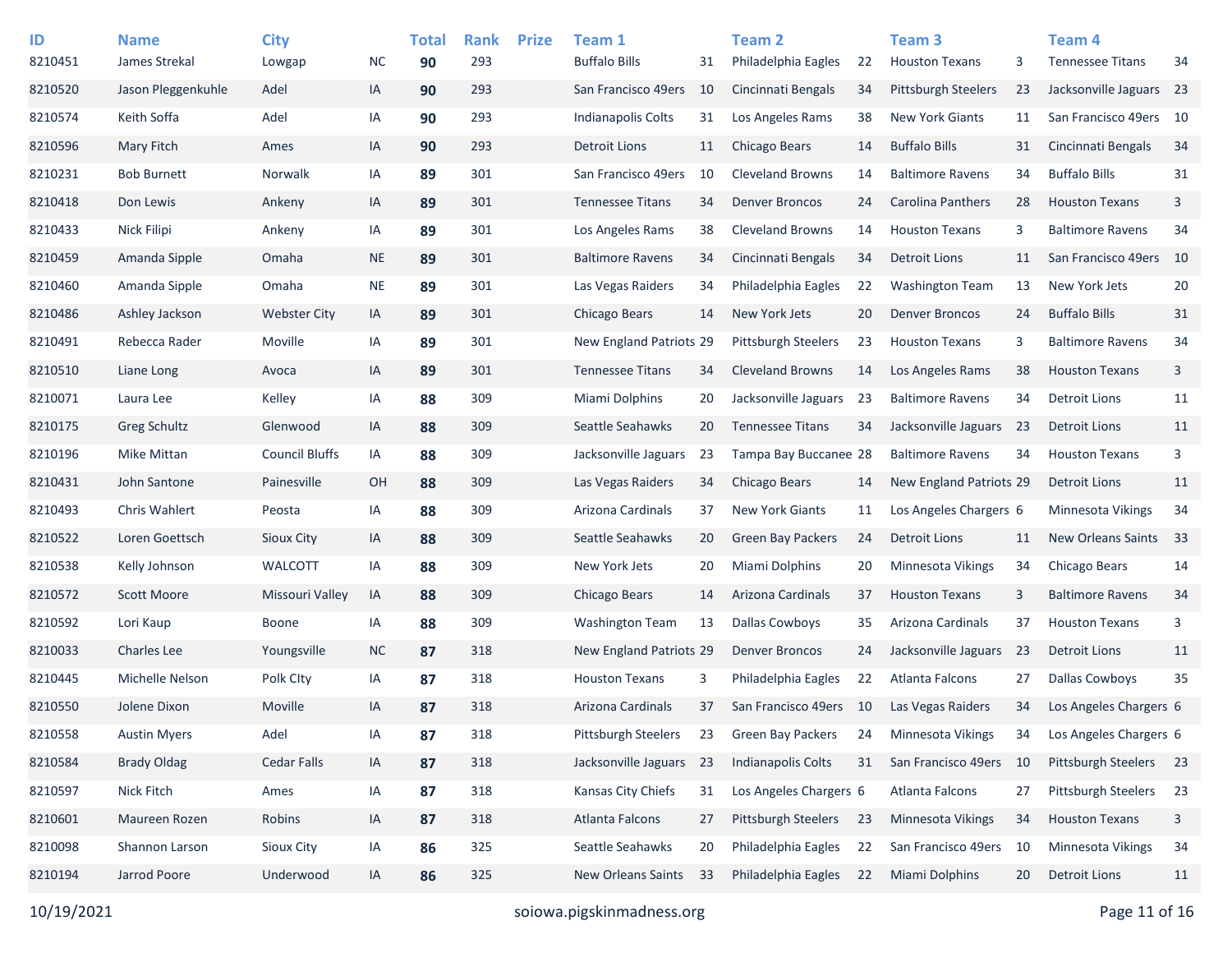| ID      | <b>Name</b>            | <b>City</b>           |           | <b>Total</b> | <b>Rank</b> | <b>Prize</b> | Team 1                    |    | Team <sub>2</sub>         |    | <b>Team 3</b>              |    | Team <sub>4</sub>              |    |
|---------|------------------------|-----------------------|-----------|--------------|-------------|--------------|---------------------------|----|---------------------------|----|----------------------------|----|--------------------------------|----|
| 8210287 | <b>Elizabeth Morse</b> | Ames                  | IA        | 86           | 325         |              | <b>Denver Broncos</b>     | 24 | Detroit Lions             | 11 | Jacksonville Jaguars       | 23 | Tampa Bay Buccanee 28          |    |
| 8210340 | Donna Bares            | <b>Sturgis</b>        | SD        | 86           | 325         |              | <b>Denver Broncos</b>     | 24 | <b>New York Giants</b>    | 11 | Tampa Bay Buccanee 28      |    | Jacksonville Jaguars 23        |    |
| 8210438 | Joseph Rose            | <b>LOHRVILLE</b>      | ΙA        | 86           | 325         |              | <b>Houston Texans</b>     | 3  | Los Angeles Rams          | 38 | <b>New York Giants</b>     | 11 | Las Vegas Raiders              | 34 |
| 8210005 | <b>Keith Sandvig</b>   | West Des Moines IA    |           | 85           | 330         |              | Jacksonville Jaguars      | 23 | <b>Miami Dolphins</b>     | 20 | <b>New York Giants</b>     | 11 | <b>Buffalo Bills</b>           | 31 |
| 8210114 | Jeremy Stroman         | Sioux City            | ΙA        | 85           | 330         |              | San Francisco 49ers       | 10 | Tampa Bay Buccanee 28     |    | <b>Denver Broncos</b>      | 24 | <b>Pittsburgh Steelers</b>     | 23 |
| 8210147 | Melinda Goltl          | <b>Council Bluffs</b> | IA        | 85           | 330         |              | Atlanta Falcons           | 27 | <b>Washington Team</b>    | 13 | Chicago Bears              | 14 | <b>Buffalo Bills</b>           | 31 |
| 8210317 | Chris Thomas           | Sioux City            | ΙA        | 85           | 330         |              | Kansas City Chiefs        | 31 | Seattle Seahawks          | 20 | <b>Detroit Lions</b>       | 11 | Jacksonville Jaguars 23        |    |
| 8210330 | Carmie Hotchkiss       | <b>Sioux City</b>     | IA        | 85           | 330         |              | <b>Tennessee Titans</b>   | 34 | <b>Washington Team</b>    | 13 | <b>Green Bay Packers</b>   | 24 | <b>Cleveland Browns</b>        | 14 |
| 8210473 | Steven Mickelson       | West Des Moines IA    |           | 85           | 330         |              | <b>Detroit Lions</b>      | 11 | <b>Houston Texans</b>     | 3  | Arizona Cardinals          | 37 | Cincinnati Bengals             | 34 |
| 8210524 | Jason Jones            | Epworth               | IA        | 85           | 330         |              | <b>New York Giants</b>    | 11 | Kansas City Chiefs        | 31 | Arizona Cardinals          | 37 | Los Angeles Chargers 6         |    |
| 8210548 | Kenneth Hanson         | Ankeny                | IA        | 85           | 330         |              | Tampa Bay Buccanee 28     |    | Los Angeles Chargers 6    |    | <b>Indianapolis Colts</b>  | 31 | Seattle Seahawks               | 20 |
| 8210552 | Matthew Lundquist      | Clive                 | IA        | 85           | 330         |              | Tampa Bay Buccanee 28     |    | New York Jets             | 20 | <b>Pittsburgh Steelers</b> | 23 | <b>Chicago Bears</b>           | 14 |
| 8210176 | <b>Steve Andrews</b>   | <b>Council Bluffs</b> | ΙA        | 84           | 339         |              | San Francisco 49ers       | 10 | Detroit Lions             | 11 | <b>Baltimore Ravens</b>    | 34 | <b>New England Patriots 29</b> |    |
| 8210222 | James Grimes           | Altoona               | IA        | 84           | 339         |              | Atlanta Falcons           | 27 | Seattle Seahawks          | 20 | <b>Houston Texans</b>      | 3  | <b>Baltimore Ravens</b>        | 34 |
| 8210523 | Adam Long              | Avoca                 | IA        | 84           | 339         |              | Jacksonville Jaguars      | 23 | <b>New Orleans Saints</b> | 33 | Philadelphia Eagles        | 22 | Los Angeles Chargers 6         |    |
| 8210598 | Anthony Robinson       | Kansas City           | <b>MO</b> | 84           | 339         |              | Cincinnati Bengals        | 34 | <b>Houston Texans</b>     | 3  | <b>Miami Dolphins</b>      | 20 | Atlanta Falcons                | 27 |
| 8210086 | Angie Vanwestan        | <b>Story City</b>     | IA        | 83           | 343         |              | Philadelphia Eagles       | 22 | <b>Green Bay Packers</b>  | 24 | Jacksonville Jaguars       | 23 | Chicago Bears                  | 14 |
| 8210181 | <b>Kirsten Davis</b>   | <b>Council Bluffs</b> | IA        | 83           | 343         |              | <b>New York Giants</b>    | 11 | <b>Washington Team</b>    | 13 | Carolina Panthers          | 28 | Indianapolis Colts             | 31 |
| 8210192 | <b>Ted Roberts</b>     | <b>Council Bluffs</b> | IA        | 83           | 343         |              | <b>Houston Texans</b>     | 3  | New York Jets             | 20 | Indianapolis Colts         | 31 | New England Patriots 29        |    |
| 8210267 | <b>Mason Mumm</b>      | West Des Moines IA    |           | 83           | 343         |              | Atlanta Falcons           | 27 | Detroit Lions             | 11 | Chicago Bears              | 14 | <b>Buffalo Bills</b>           | 31 |
| 8210311 | John Sanders Jr        | Lawton                | ΙA        | 83           | 343         |              | Los Angeles Rams          | 38 | <b>Houston Texans</b>     | 3  | New England Patriots 29    |    | <b>Washington Team</b>         | 13 |
| 8210326 | Debi Tilson            | Plattsmouth           | <b>NE</b> | 83           | 343         |              | <b>Detroit Lions</b>      | 11 | <b>New York Giants</b>    | 11 | <b>Atlanta Falcons</b>     | 27 | <b>Tennessee Titans</b>        | 34 |
| 8210454 | Jody Erion             | Farley                | ΙA        | 83           | 343         |              | <b>Indianapolis Colts</b> | 31 | <b>Houston Texans</b>     | 3  | Atlanta Falcons            | 27 | Philadelphia Eagles            | 22 |
| 8210463 | John Oler              | <b>ANKENY</b>         | IA        | 83           | 343         |              | Los Angeles Chargers 6    |    | Philadelphia Eagles       | 22 | <b>Dallas Cowboys</b>      | 35 | New York Jets                  | 20 |
| 8210532 | Catherine Luchte       | Colorado Springs CO   |           | 83           | 343         |              | Indianapolis Colts        | 31 | Tampa Bay Buccanee 28     |    | <b>New York Giants</b>     | 11 | <b>Washington Team</b>         | 13 |
| 8210547 | Christopher Fisher     | Des Moines            | IA        | 83           | 343         |              | Chicago Bears             | 14 | Atlanta Falcons           | 27 | Kansas City Chiefs         | 31 | <b>Detroit Lions</b>           | 11 |
| 8210567 | Lisa Schumacher        | Cedar Rapids          | IA        | 83           | 343         |              | <b>Houston Texans</b>     | 3  | <b>Denver Broncos</b>     | 24 | Minnesota Vikings          | 34 | Philadelphia Eagles            | 22 |
| 8210006 | Charlie May            | West Des Moines IA    |           | 82           | 354         |              | Los Angeles Rams          | 38 | Los Angeles Chargers 6    |    | <b>Green Bay Packers</b>   | 24 | <b>Chicago Bears</b>           | 14 |
| 8210089 | <b>Barb Randolph</b>   | Gilbert               | IA        | 82           | 354         |              | Los Angeles Chargers 6    |    | Tampa Bay Buccanee 28     |    | Chicago Bears              | 14 | Minnesota Vikings              | 34 |
| 8210333 | Carmie Hotchkiss       | Sioux City            | IA        | 82           | 354         |              | <b>Washington Team</b>    | 13 | Chicago Bears             | 14 | Seattle Seahawks           | 20 | <b>Dallas Cowboys</b>          | 35 |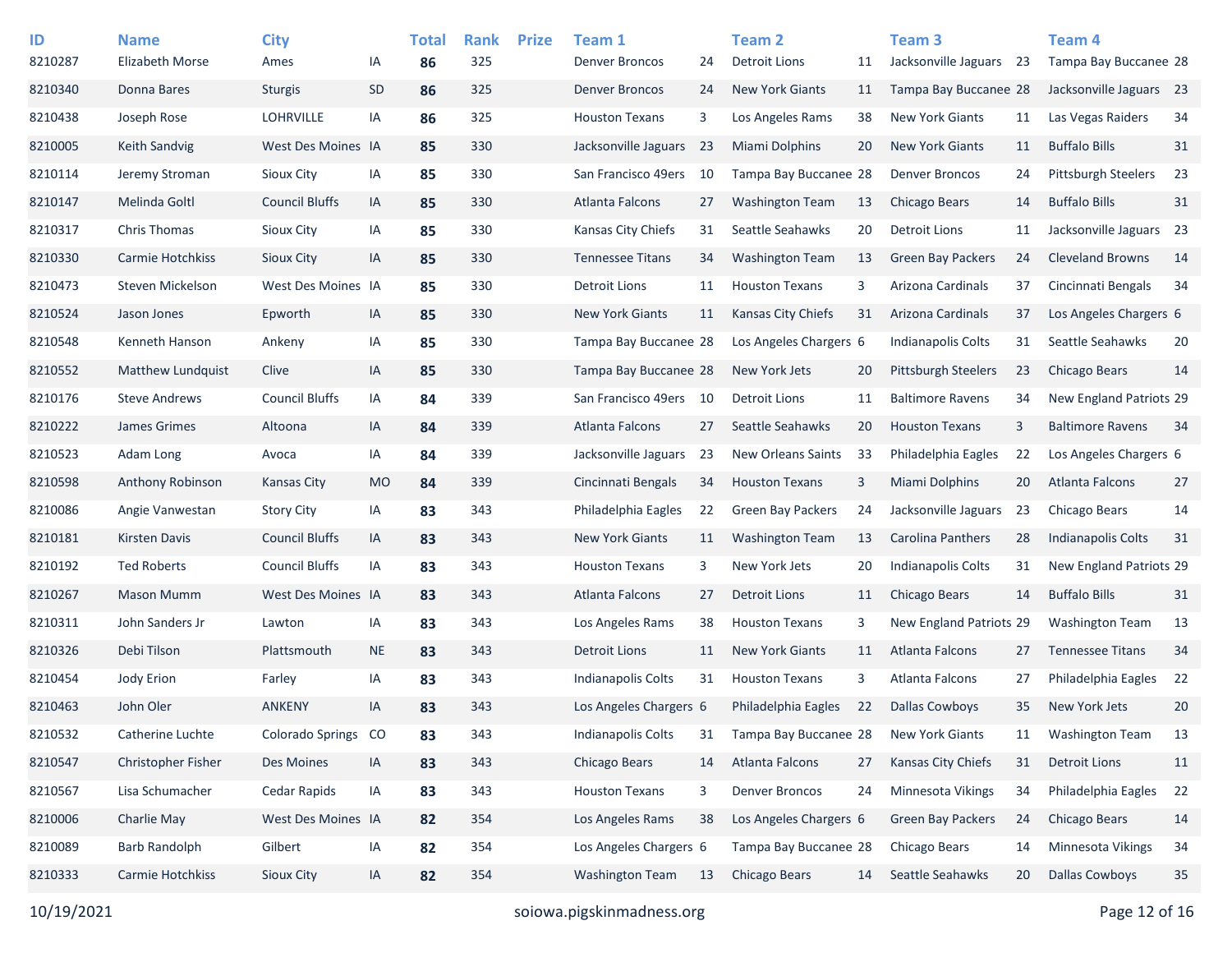| ID      | <b>Name</b>               | <b>City</b>           |           | <b>Total</b> | <b>Rank</b> | <b>Prize</b> | Team 1                  |    | <b>Team 2</b>             |    | Team <sub>3</sub>         |     | <b>Team 4</b>            |      |
|---------|---------------------------|-----------------------|-----------|--------------|-------------|--------------|-------------------------|----|---------------------------|----|---------------------------|-----|--------------------------|------|
| 8210408 | <b>Stephanie Campbell</b> | <b>Chagrin Falls</b>  | OH        | 82           | 354         |              | Tampa Bay Buccanee 28   |    | <b>Washington Team</b>    | 13 | San Francisco 49ers       | 10  | Kansas City Chiefs       | 31   |
| 8210442 | <b>Curtis Hollebrands</b> | Clive                 | IA        | 82           | 354         |              | Cincinnati Bengals      | 34 | Detroit Lions             | 11 | Chicago Bears             | 14  | Jacksonville Jaguars 23  |      |
| 8210466 | <b>Phillip Strekal</b>    | Albany                | OH        | 82           | 354         |              | <b>Cleveland Browns</b> | 14 | Seattle Seahawks          | 20 | New York Jets             | 20  | Tampa Bay Buccanee 28    |      |
| 8210505 | <b>Heather Dolan</b>      | Denver                | IA        | 82           | 354         |              | Philadelphia Eagles     | 22 | Seattle Seahawks          | 20 | Los Angeles Chargers 6    |     | <b>Baltimore Ravens</b>  | 34   |
| 8210046 | <b>Greg Staples</b>       | Norwalk               | IA        | 81           | 361         |              | <b>Washington Team</b>  | 13 | Cincinnati Bengals        | 34 | San Francisco 49ers       | 10  | <b>Green Bay Packers</b> | 24   |
| 8210157 | <b>Steve Goltl</b>        | Omaha                 | <b>NE</b> | 81           | 361         |              | Tampa Bay Buccanee 28   |    | <b>Atlanta Falcons</b>    | 27 | Jacksonville Jaguars      | -23 | <b>Houston Texans</b>    | 3    |
| 8210177 | <b>Scott Milner</b>       | <b>Council Bluffs</b> | IA        | 81           | 361         |              | <b>New York Giants</b>  | 11 | Chicago Bears             | 14 | <b>Tennessee Titans</b>   | 34  | Philadelphia Eagles      | 22   |
| 8210212 | <b>Bret Burns</b>         | Omaha                 | <b>NE</b> | 81           | 361         |              | <b>Buffalo Bills</b>    | 31 | Detroit Lions             | 11 | <b>Carolina Panthers</b>  | 28  | <b>New York Giants</b>   | 11   |
| 8210261 | Jim Barrett               | West Des Moines IA    |           | 81           | 361         |              | <b>Cleveland Browns</b> | 14 | Miami Dolphins            | 20 | <b>New Orleans Saints</b> | 33  | Chicago Bears            | 14   |
| 8210273 | <b>Adam Suter</b>         | Ankeny                | IA        | 81           | 361         |              | Philadelphia Eagles     | 22 | <b>Dallas Cowboys</b>     | 35 | <b>Washington Team</b>    | 13  | <b>New York Giants</b>   | 11   |
| 8210318 | <b>Dylan Grimsley</b>     | <b>Sioux Clty</b>     | IA        | 81           | 361         |              | Kansas City Chiefs      | 31 | <b>Washington Team</b>    | 13 | <b>Baltimore Ravens</b>   | 34  | <b>Houston Texans</b>    | 3    |
| 8210474 | Marcus Barkema            | Goodell               | IA        | 81           | 361         |              | Tampa Bay Buccanee 28   |    | Arizona Cardinals         | 37 | Los Angeles Chargers 6    |     | San Francisco 49ers 10   |      |
| 8210494 | Chris Wahlert             | Peosta                | IA        | 81           | 361         |              | Miami Dolphins          | 20 | Carolina Panthers         | 28 | <b>New York Giants</b>    | 11  | Philadelphia Eagles      | 22   |
| 8210517 | Jeri Lyn Bares            | Oskaloosa             | IA        | 81           | 361         |              | Jacksonville Jaguars 23 |    | Green Bay Packers         | 24 | Seattle Seahawks          | 20  | Chicago Bears            | 14   |
| 8210541 | Raymond Strekal           | PERRY                 | IA        | 81           | 361         |              | Los Angeles Chargers 6  |    | <b>New York Giants</b>    | 11 | Kansas City Chiefs        | 31  | New Orleans Saints       | - 33 |
| 8210543 | Elizabeth Beck            | Ames                  | IA        | 81           | 361         |              | <b>Cleveland Browns</b> | 14 | Philadelphia Eagles       | 22 | <b>Detroit Lions</b>      | 11  | <b>Minnesota Vikings</b> | 34   |
| 8210561 | <b>Chris Simmons</b>      | Fort Dodge            | IA        | 81           | 361         |              | <b>Tennessee Titans</b> | 34 | Atlanta Falcons           | 27 | Los Angeles Chargers 6    |     | Chicago Bears            | 14   |
| 8210109 | Molly Burnside            | Sioux City            | IA        | 80           | 374         |              | New England Patriots 29 |    | Los Angeles Chargers 6    |    | <b>New York Giants</b>    | 11  | <b>Baltimore Ravens</b>  | 34   |
| 8210151 | Laura Capeco              | Omaha                 | <b>NE</b> | 80           | 374         |              | Chicago Bears           | 14 | <b>Denver Broncos</b>     | 24 | <b>Cleveland Browns</b>   | 14  | Tampa Bay Buccanee 28    |      |
| 8210560 | <b>Chris Simmons</b>      | Fort Dodge            | IA        | 80           | 374         |              | Los Angeles Chargers 6  |    | Arizona Cardinals         | 37 | <b>Washington Team</b>    | 13  | <b>Denver Broncos</b>    | 24   |
| 8210020 | Gerry Swartbough          | Norwalk               | IA        | 79           | 377         |              | Los Angeles Chargers 6  |    | Tampa Bay Buccanee 28     |    | Detroit Lions             | 11  | <b>Tennessee Titans</b>  | 34   |
| 8210091 | Shari Berends             | Roland                | IA        | 79           | 377         |              | <b>Buffalo Bills</b>    | 31 | <b>Indianapolis Colts</b> | 31 | Chicago Bears             | 14  | <b>Houston Texans</b>    | 3    |
| 8210129 | Kara Lagunas              | <b>Grand Prairie</b>  | TX        | 79           | 377         |              | Las Vegas Raiders       | 34 | Tampa Bay Buccanee 28     |    | Chicago Bears             | 14  | <b>Houston Texans</b>    | 3    |
| 8210179 | Andrew Simonsen           | Underwood             | IA        | 79           | 377         |              | Los Angeles Chargers 6  |    | Tampa Bay Buccanee 28     |    | <b>Detroit Lions</b>      | 11  | <b>Baltimore Ravens</b>  | 34   |
| 8210183 | Ksthy LeMaster            | <b>Council Bluffs</b> | IA        | 79           | 377         |              | Kansas City Chiefs      | 31 | <b>Houston Texans</b>     | 3  | <b>Tennessee Titans</b>   | 34  | <b>New York Giants</b>   | 11   |
| 8210319 | Jennifer Probasco         | Lawton                | IA        | 79           | 377         |              | Chicago Bears           | 14 | <b>Cleveland Browns</b>   | 14 | <b>Buffalo Bills</b>      | 31  | New York Jets            | 20   |
| 8210483 | <b>Terry Main</b>         | urbandale             | IA        | 79           | 377         |              | Cleveland Browns        | 14 | Chicago Bears             | 14 | Pittsburgh Steelers       | 23  | Tampa Bay Buccanee 28    |      |
| 8210539 | Anthony Hergott           | Columbus              | <b>NE</b> | 79           | 377         |              | Green Bay Packers       | 24 | Cincinnati Bengals        | 34 | San Francisco 49ers       | 10  | New York Giants          | 11   |
| 8210556 | Denise Kleen              | Pocahontas            | IA        | 79           | 377         |              | New York Giants         | 11 | New Orleans Saints        | 33 | Green Bay Packers         | 24  | <b>Detroit Lions</b>     | 11   |
| 8210578 | John Larson               | Johnston              | IA        | 79           | 377         |              | <b>Detroit Lions</b>    | 11 | Arizona Cardinals         | 37 | New York Giants           | 11  | New York Jets            | 20   |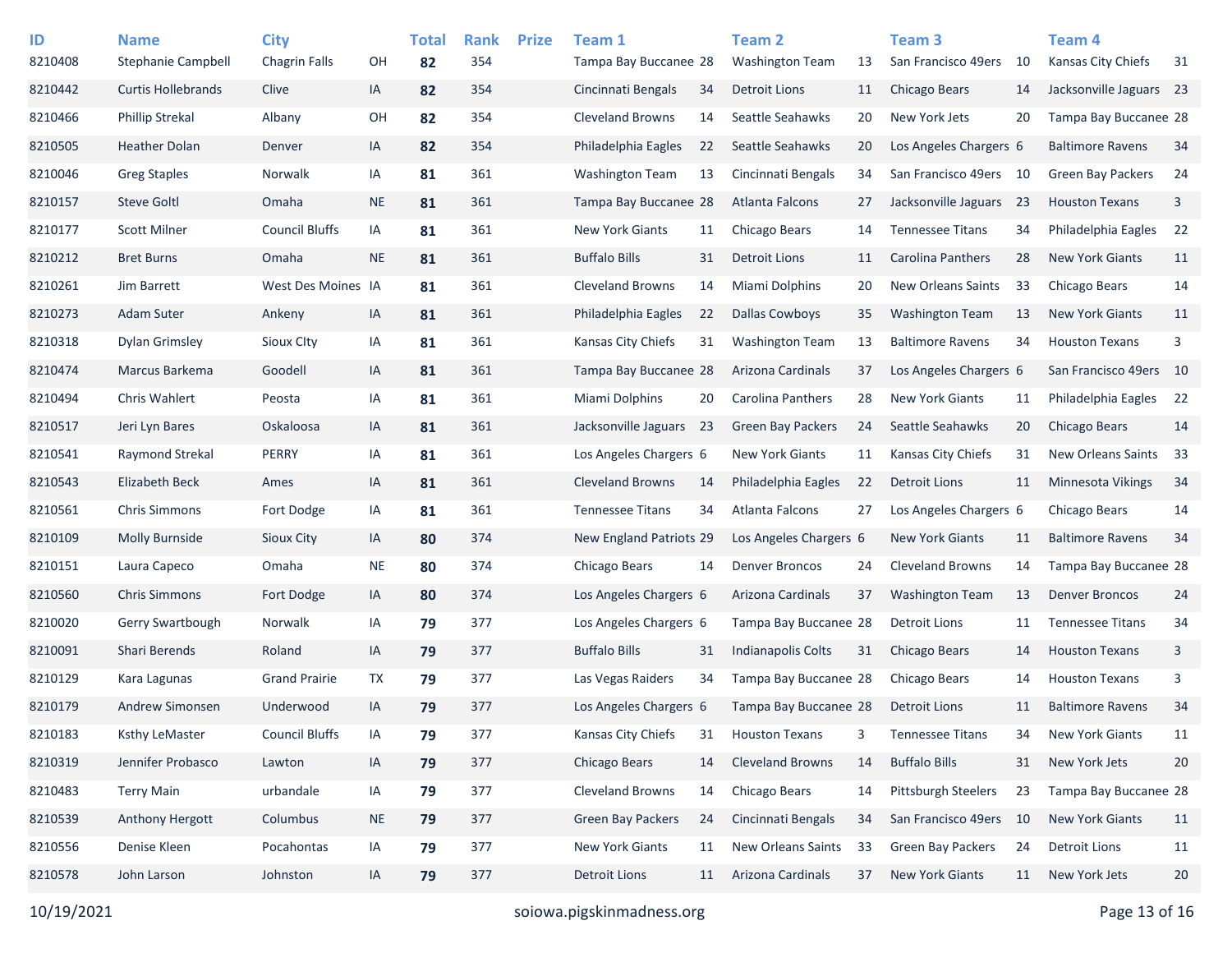| ID<br>8210580 | <b>Name</b><br><b>Reinhard Boeschen</b> | <b>City</b><br>Waterloo | IA        | <b>Total</b><br>79 | <b>Rank</b><br>377 | <b>Prize</b> | Team 1<br>Philadelphia Eagles | 22 | <b>Team 2</b><br>New York Jets | 20 | Team <sub>3</sub><br>Jacksonville Jaguars | 23 | Team <sub>4</sub><br>Chicago Bears | 14 |
|---------------|-----------------------------------------|-------------------------|-----------|--------------------|--------------------|--------------|-------------------------------|----|--------------------------------|----|-------------------------------------------|----|------------------------------------|----|
| 8210309       | Jim Clark                               | Sioux City              | IA        | 78                 | 388                |              | Chicago Bears                 | 14 | Seattle Seahawks               | 20 | Las Vegas Raiders                         | 34 | San Francisco 49ers                | 10 |
| 8210335       | Judi Eyles                              | Ames                    | IA        | 78                 | 388                |              | <b>New Orleans Saints</b>     | 33 | <b>New York Giants</b>         | 11 | San Francisco 49ers                       | 10 | <b>Denver Broncos</b>              | 24 |
| 8210583       | <b>Brady Oldag</b>                      | <b>Cedar Falls</b>      | IA        | 78                 | 388                |              | <b>Baltimore Ravens</b>       | 34 | <b>Washington Team</b>         | 13 | <b>Carolina Panthers</b>                  | 28 | <b>Houston Texans</b>              | 3  |
| 8210588       | Glenda Cogley                           | Grimes                  | IA        | 78                 | 388                |              | <b>Detroit Lions</b>          | 11 | Los Angeles Chargers 6         |    | Los Angeles Rams                          | 38 | <b>Pittsburgh Steelers</b>         | 23 |
| 8210135       | Sharane Brown                           | Des Moines              | IA        | 77                 | 392                |              | <b>Miami Dolphins</b>         | 20 | <b>Indianapolis Colts</b>      | 31 | Los Angeles Chargers 6                    |    | New York Jets                      | 20 |
| 8210185       | Patty Carman                            | <b>Council Bluffs</b>   | IA        | 77                 | 392                |              | Jacksonville Jaguars          | 23 | <b>Cleveland Browns</b>        | 14 | Miami Dolphins                            | 20 | Seattle Seahawks                   | 20 |
| 8210266       | <b>Chris Scott</b>                      | West Des Moines IA      |           | 77                 | 392                |              | Las Vegas Raiders             | 34 | <b>Houston Texans</b>          | 3  | <b>Washington Team</b>                    | 13 | <b>Atlanta Falcons</b>             | 27 |
| 8210471       | Janet Smith                             | Clive                   | IA        | 77                 | 392                |              | Las Vegas Raiders             | 34 | Detroit Lions                  | 11 | San Francisco 49ers 10                    |    | Philadelphia Eagles                | 22 |
| 8210111       | Anthony Fitch                           | Sioux City              | IA        | 76                 | 396                |              | Carolina Panthers             | 28 | <b>New York Giants</b>         | 11 | Jacksonville Jaguars 23                   |    | <b>Cleveland Browns</b>            | 14 |
| 8210289       | <b>Mark Miller</b>                      | Ames                    | IA        | 76                 | 396                |              | Chicago Bears                 | 14 | Carolina Panthers              | 28 | Los Angeles Chargers 6                    |    | Tampa Bay Buccanee 28              |    |
| 8210339       | James Bares                             | <b>Sturgis</b>          | SD        | 76                 | 396                |              | <b>Houston Texans</b>         | 3  | Miami Dolphins                 | 20 | Seattle Seahawks                          | 20 | New Orleans Saints 33              |    |
| 8210425       | Royal McClannahan                       | Modale                  | IA        | 76                 | 396                |              | Los Angeles Chargers 6        |    | New England Patriots 29        |    | Kansas City Chiefs                        | 31 | San Francisco 49ers 10             |    |
| 8210430       | Paul Barnett                            | Higginson               | AR        | 76                 | 396                |              | Seattle Seahawks              | 20 | Detroit Lions                  | 11 | Chicago Bears                             | 14 | <b>Kansas City Chiefs</b>          | 31 |
| 8210032       | Jeff Klocko                             | Norwalk                 | IA        | 75                 | 401                |              | Los Angeles Chargers 6        |    | <b>Denver Broncos</b>          | 24 | <b>New York Giants</b>                    | 11 | <b>Minnesota Vikings</b>           | 34 |
| 8210573       | <b>Scott Moore</b>                      | Missouri Valley         | IA        | 75                 | 401                |              | Philadelphia Eagles           | 22 | Carolina Panthers              | 28 | Chicago Bears                             | 14 | <b>Detroit Lions</b>               | 11 |
| 8210581       | Reinhard Boeschen                       | Waterloo                | IA        | 75                 | 401                |              | San Francisco 49ers           | 10 | <b>Cleveland Browns</b>        | 14 | Miami Dolphins                            | 20 | Kansas City Chiefs                 | 31 |
| 8210603       | Lynn Snyder                             | Coralville              | IA        | 75                 | 401                |              | <b>Detroit Lions</b>          | 11 | <b>Indianapolis Colts</b>      | 31 | Jacksonville Jaguars                      | 23 | San Francisco 49ers                | 10 |
| 8210038       | <b>Troy Vroegh</b>                      | Norwalk                 | IA        | 74                 | 405                |              | <b>Buffalo Bills</b>          | 31 | <b>Houston Texans</b>          | 3  | Seattle Seahawks                          | 20 | New York Jets                      | 20 |
| 8210073       | George Wang                             | Ames                    | IA        | 74                 | 405                |              | Chicago Bears                 | 14 | Las Vegas Raiders              | 34 | Los Angeles Chargers 6                    |    | Miami Dolphins                     | 20 |
| 8210609       | Jac Doran                               | Fort Dodge              | IA        | 74                 | 405                |              | <b>Pittsburgh Steelers</b>    | 23 | <b>New York Giants</b>         | 11 | Los Angeles Chargers 6                    |    | <b>Tennessee Titans</b>            | 34 |
| 8210096       | <b>Michael Nichols</b>                  | <b>Sioux City</b>       | IA        | 73                 | 408                |              | <b>Detroit Lions</b>          | 11 | <b>Green Bay Packers</b>       | 24 | San Francisco 49ers 10                    |    | <b>Carolina Panthers</b>           | 28 |
| 8210164       | Terri Fuxa                              | Omaha                   | <b>NE</b> | 73                 | 408                |              | San Francisco 49ers           | 10 | Los Angeles Rams               | 38 | Chicago Bears                             | 14 | <b>New York Giants</b>             | 11 |
| 8210407       | Stephanie Campbell                      | <b>Chagrin Falls</b>    | <b>OH</b> | 73                 | 408                |              | New York Jets                 | 20 | Los Angeles Chargers 6         |    | New Orleans Saints                        | 33 | <b>Cleveland Browns</b>            | 14 |
| 8210153       | Kevin Graslewicz                        | Omaha                   | <b>NE</b> | 72                 | 411                |              | <b>Washington Team</b>        | 13 | Tampa Bay Buccanee 28          |    | <b>New York Giants</b>                    | 11 | Seattle Seahawks                   | 20 |
| 8210161       | John Seaman                             | Omaha                   | <b>NE</b> | 72                 | 411                |              | <b>Houston Texans</b>         | 3  | New Orleans Saints 33          |    | <b>Washington Team</b>                    | 13 | Pittsburgh Steelers                | 23 |
| 8210421       | Royal McClannahan                       | Modale                  | IA        | 72                 | 411                |              | <b>New York Giants</b>        | 11 | <b>Washington Team</b>         | 13 | Miami Dolphins                            | 20 | Carolina Panthers                  | 28 |
| 8210509       | Liane Long                              | Avoca                   | IA        | 72                 | 411                |              | <b>Denver Broncos</b>         | 24 | San Francisco 49ers            | 10 | <b>Cleveland Browns</b>                   | 14 | Green Bay Packers                  | 24 |
| 8210127       | Joel Lagunas                            | <b>Grand Prairie</b>    | TX        | 71                 | 415                |              | <b>Houston Texans</b>         | 3  | <b>Tennessee Titans</b>        | 34 | <b>Cleveland Browns</b>                   | 14 | Seattle Seahawks                   | 20 |
| 8210171       | <b>Beverly Wise</b>                     | <b>Council Bluffs</b>   | IA        | 71                 | 415                |              | <b>Houston Texans</b>         | 3  | New York Jets                  | 20 | Las Vegas Raiders                         | 34 | <b>Cleveland Browns</b>            | 14 |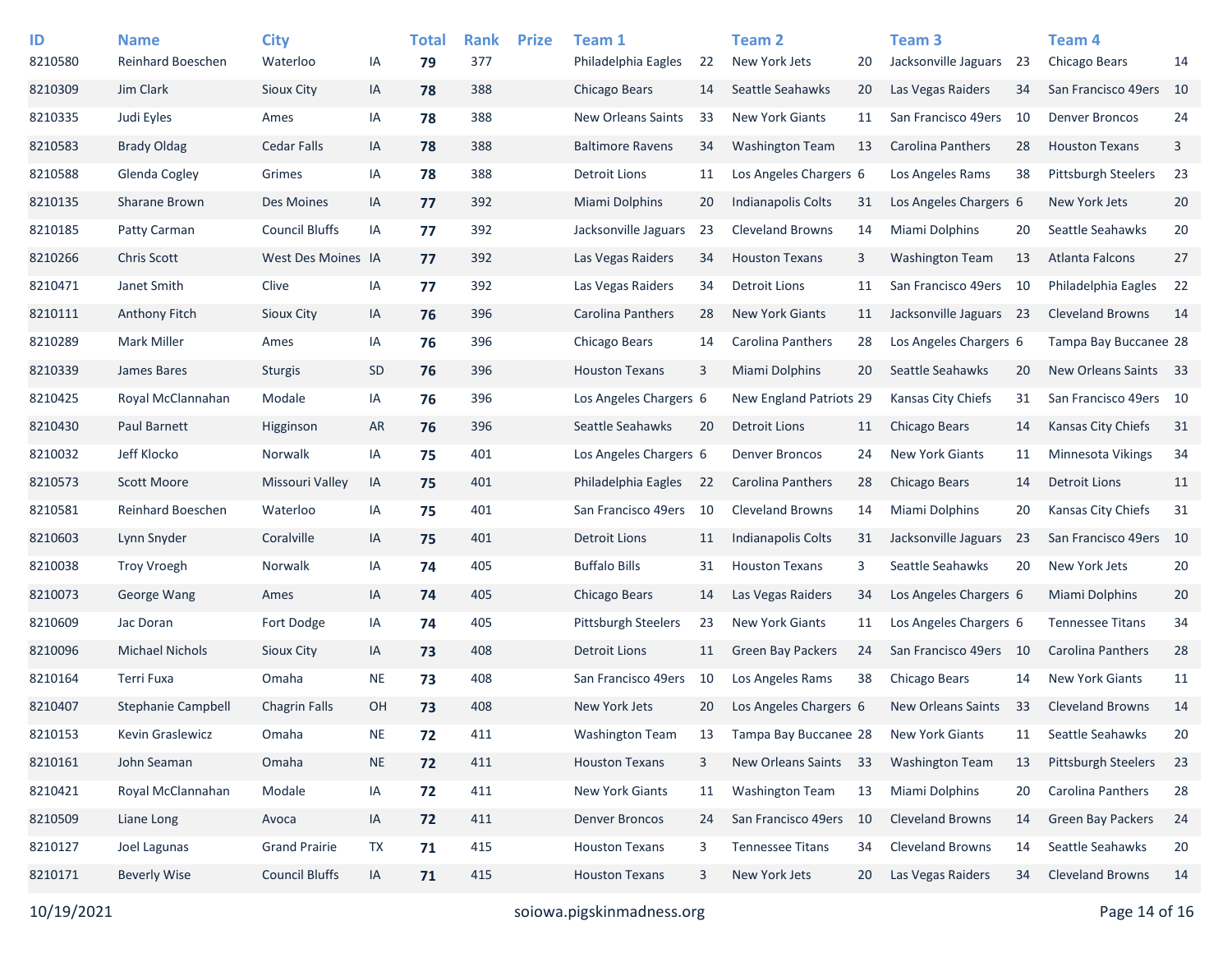| ID<br>8210458 | <b>Name</b><br>Carissa Andermann | <b>City</b><br>Cedar Falls | IA        | <b>Total</b><br>71 | <b>Rank</b><br>415 | <b>Prize</b> | Team 1<br>Chicago Bears   | 14 | Team <sub>2</sub><br>Los Angeles Chargers 6 |      | Team <sub>3</sub><br>Tampa Bay Buccanee 28 |    | Team <sub>4</sub><br>Pittsburgh Steelers | -23 |
|---------------|----------------------------------|----------------------------|-----------|--------------------|--------------------|--------------|---------------------------|----|---------------------------------------------|------|--------------------------------------------|----|------------------------------------------|-----|
| 8210571       | <b>Scott Moore</b>               | Missouri Valley            | IA        | 71                 | 415                |              | <b>Houston Texans</b>     | 3  | Jacksonville Jaguars                        | - 23 | <b>Baltimore Ravens</b>                    | 34 | <b>Detroit Lions</b>                     | 11  |
|               |                                  | Sioux City                 |           |                    |                    |              |                           |    |                                             |      |                                            |    | <b>Chicago Bears</b>                     |     |
| 8210579       | <b>Barb Uran</b>                 |                            | IA        | 71                 | 415                |              | Los Angeles Chargers 6    |    | Arizona Cardinals                           | 37   | <b>Cleveland Browns</b>                    | 14 |                                          | 14  |
| 8210193       | Lee Hite                         | <b>Council Bluffs</b>      | IA        | 70                 | 420                |              | Chicago Bears             | 14 | New York Jets                               | 20   | <b>Washington Team</b>                     | 13 | Pittsburgh Steelers                      | 23  |
| 8210077       | Jessica Arneson                  | Ames                       | IA        | 69                 | 421                |              | <b>Washington Team</b>    | 13 | New England Patriots 29                     |      | <b>Houston Texans</b>                      | 3  | <b>Green Bay Packers</b>                 | 24  |
| 8210602       | Maureen Rozen                    | Robins                     | IA        | 69                 | 421                |              | Carolina Panthers         | 28 | Los Angeles Chargers 6                      |      | <b>Detroit Lions</b>                       | 11 | <b>Denver Broncos</b>                    | 24  |
| 8210349       | <b>Becky Scherbring</b>          | Ankeny                     | IA        | 68                 | 423                |              | <b>Green Bay Packers</b>  | 24 | Seattle Seahawks                            | 20   | <b>Cleveland Browns</b>                    | 14 | San Francisco 49ers                      | 10  |
| 8210516       | Jeri Lyn Bares                   | Oskaloosa                  | IA        | 68                 | 423                |              | <b>Miami Dolphins</b>     | 20 | <b>New York Giants</b>                      | 11   | <b>Green Bay Packers</b>                   | 24 | <b>Washington Team</b>                   | 13  |
| 8210604       | Staci Uhl                        | sioux city                 | IA        | 68                 | 423                |              | Pittsburgh Steelers       | 23 | <b>Detroit Lions</b>                        | 11   | <b>Buffalo Bills</b>                       | 31 | <b>Houston Texans</b>                    | 3   |
| 8210223       | James Grimes                     | Altoona                    | IA        | 67                 | 426                |              | San Francisco 49ers       | 10 | Los Angeles Chargers 6                      |      | <b>Miami Dolphins</b>                      | 20 | Kansas City Chiefs                       | 31  |
| 8210325       | <b>Brad Bollinger</b>            | Sioux City                 | IA        | 67                 | 426                |              | Miami Dolphins            | 20 | San Francisco 49ers                         | 10   | <b>Washington Team</b>                     | 13 | <b>Denver Broncos</b>                    | 24  |
| 8210332       | Carmie Hotchkiss                 | Sioux City                 | IA        | 67                 | 426                |              | <b>Houston Texans</b>     | 3  | <b>Buffalo Bills</b>                        | 31   | <b>New York Giants</b>                     | 11 | Philadelphia Eagles                      | 22  |
| 8210423       | Royal McClannahan                | Modale                     | IA        | 67                 | 426                |              | <b>Miami Dolphins</b>     | 20 | <b>Washington Team</b>                      | 13   | Los Angeles Chargers 6                     |    | Carolina Panthers                        | 28  |
| 8210472       | Jeffery Jones                    | <b>Cedar Falls</b>         | IA        | 67                 | 426                |              | Seattle Seahawks          | 20 | Los Angeles Chargers 6                      |      | Carolina Panthers                          | 28 | <b>Washington Team</b>                   | 13  |
| 8210605       | Katelyn McDade                   | Dubuque                    | IA        | 67                 | 426                |              | <b>Miami Dolphins</b>     | 20 | San Francisco 49ers                         | - 10 | <b>Pittsburgh Steelers</b>                 | 23 | Chicago Bears                            | 14  |
| 8210259       | Jaime Ballesteros                | West Des Moines IA         |           | 65                 | 432                |              | <b>New York Giants</b>    | 11 | Seattle Seahawks                            | 20   | <b>Miami Dolphins</b>                      | 20 | <b>Cleveland Browns</b>                  | 14  |
| 8210049       | <b>Dyaln Spurr</b>               | Norwalk                    | IA        | 64                 | 433                |              | <b>New York Giants</b>    | 11 | <b>Detroit Lions</b>                        | 11   | <b>Carolina Panthers</b>                   | 28 | <b>Cleveland Browns</b>                  | 14  |
| 8210329       | Clatyon Fjerstad                 | Lytton                     | IA        | 64                 | 433                |              | <b>New York Giants</b>    | 11 | Jacksonville Jaguars 23                     |      | New York Jets                              | 20 | San Francisco 49ers                      | 10  |
| 8210353       | <b>Carrie Heilig</b>             | Fremont                    | <b>NE</b> | 64                 | 433                |              | San Francisco 49ers       | 10 | Tampa Bay Buccanee 28                       |      | Los Angeles Chargers 6                     |    | New York Jets                            | 20  |
| 8210501       | <b>Cher Towey</b>                | Waukee                     | IA        | 64                 | 433                |              | <b>Houston Texans</b>     | 3  | Tampa Bay Buccanee 28                       |      | Jacksonville Jaguars 23                    |    | San Francisco 49ers 10                   |     |
| 8210502       | <b>Cher Towey</b>                | Waukee                     | IA        | 63                 | 437                |              | <b>New York Giants</b>    | 11 | Chicago Bears                               | 14   | Tampa Bay Buccanee 28                      |    | San Francisco 49ers 10                   |     |
| 8210165       | Terri Fuxa                       | Omaha                      | <b>NE</b> | 62                 | 438                |              | <b>Indianapolis Colts</b> | 31 | <b>New York Giants</b>                      | 11   | Los Angeles Chargers 6                     |    | <b>Cleveland Browns</b>                  | 14  |
| 8210401       | Dan Stein                        | Urbandale                  | IA        | 60                 | 439                |              | Seattle Seahawks          | 20 | <b>New York Giants</b>                      | 11   | Los Angeles Chargers 6                     |    | Jacksonville Jaguars 23                  |     |
| 8210437       | Joseph Rose                      | <b>LOHRVILLE</b>           | IA        | 59                 | 440                |              | Seattle Seahawks          | 20 | <b>New York Giants</b>                      | 11   | <b>Cleveland Browns</b>                    | 14 | <b>Chicago Bears</b>                     | 14  |
| 8210268       | Jason Hatcher                    | West Des Moines IA         |           | 56                 | 441                |              | <b>Houston Texans</b>     | 3  | Philadelphia Eagles                         | 22   | <b>Detroit Lions</b>                       | 11 | Seattle Seahawks                         | 20  |
| 8210508       | Martin Benda                     | Farley                     | IA        | 54                 | 442                |              | San Francisco 49ers       | 10 | <b>Washington Team</b>                      | 13   | New York Jets                              | 20 | <b>Detroit Lions</b>                     | 11  |
| 8210347       | Lisa Keller                      | Ankeny                     | IA        | 53                 | 443                |              | New York Jets             | 20 | <b>Houston Texans</b>                       | 3    | San Francisco 49ers 10                     |    | Seattle Seahawks                         | 20  |
| 8210488       | Ashley Jackson                   | <b>Webster City</b>        | IA        | 53                 | 443                |              | Los Angeles Chargers 6    |    | San Francisco 49ers 10                      |      | Chicago Bears                              | 14 | Pittsburgh Steelers                      | 23  |
| 8210591       | Julie Strum                      | Ames                       | IA        | 52                 | 445                |              | Seattle Seahawks          | 20 | Jacksonville Jaguars 23                     |      | Los Angeles Chargers 6                     |    | <b>Houston Texans</b>                    | 3   |
| 8210264       | Chelsea Dexter                   | West Des Moines IA         |           | 51                 | 446                |              | New England Patriots 29   |    | Los Angeles Chargers 6                      |      | <b>Houston Texans</b>                      | 3  | <b>Washington Team</b>                   | 13  |